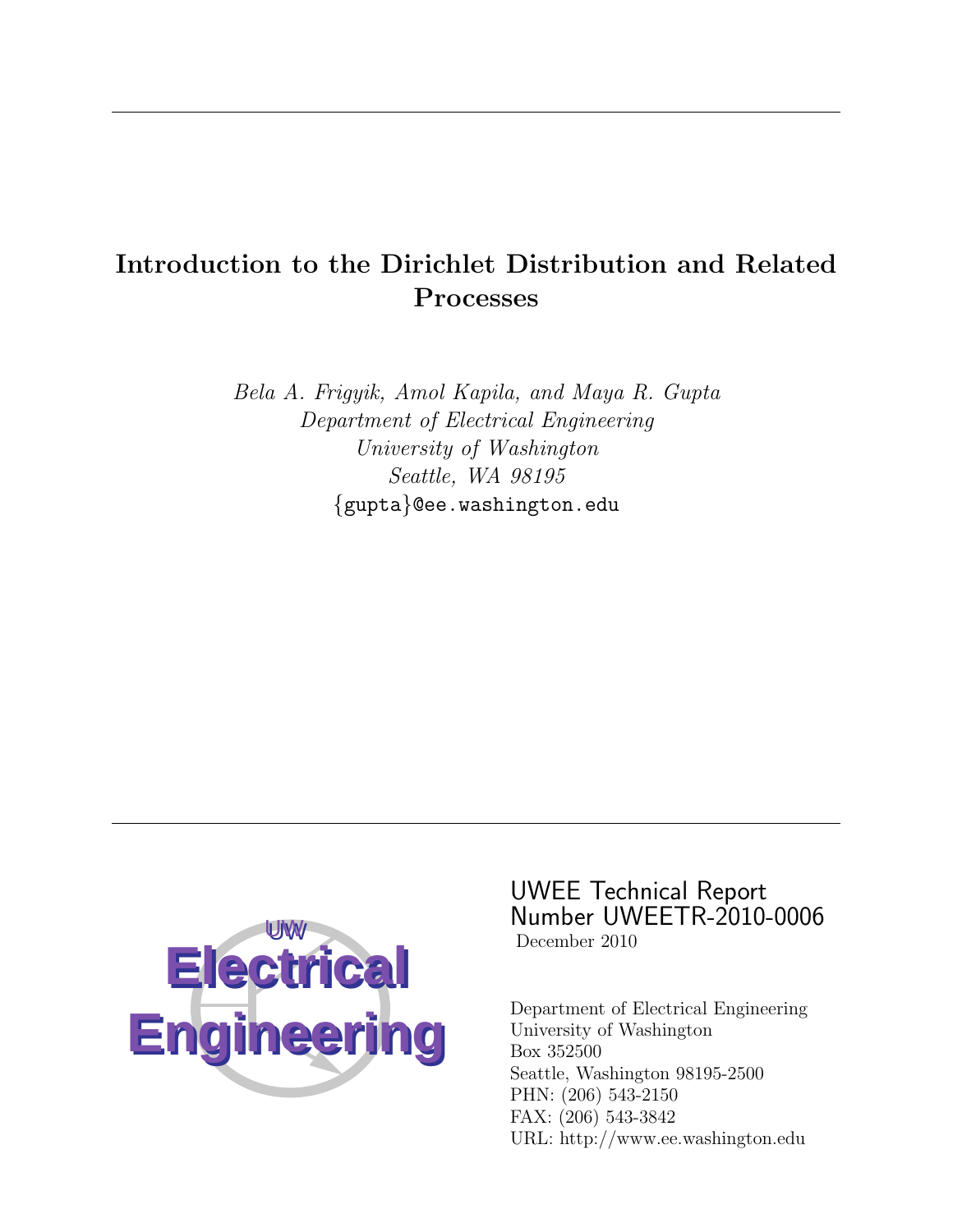### Abstract

This tutorial covers the Dirichlet distribution, Dirichlet process, Pólya urn (and the associated Chinese restaurant process), hierarchical Dirichlet Process, and the Indian buffet process. Apart from basic properties, we describe and contrast three methods of generating samples: stick-breaking, the Pólya urn, and drawing gamma random variables. For the Dirichlet process we first present an informal introduction, and then a rigorous description for those more comfortable with probability theory.

# Contents

| $\mathbf 1$             | Introduction to the Dirichlet Distribution                                                               |  |                |  |  |
|-------------------------|----------------------------------------------------------------------------------------------------------|--|----------------|--|--|
|                         | 1.1                                                                                                      |  | $\overline{2}$ |  |  |
|                         | 1.2                                                                                                      |  | 5              |  |  |
|                         | 1.3                                                                                                      |  | 6              |  |  |
|                         | 1.4                                                                                                      |  | $\overline{7}$ |  |  |
| $\mathbf{2}$            | Generating Samples From a Dirichlet Distribution                                                         |  | 8              |  |  |
|                         | 2.1                                                                                                      |  | 8              |  |  |
|                         | 2.2                                                                                                      |  | 9              |  |  |
|                         | 2.2.1                                                                                                    |  | 9              |  |  |
|                         | Neutrality, Marginal, and Conditional Distributions<br>2.2.2<br>2.2.3                                    |  | 10<br>12       |  |  |
|                         | Connecting Neutrality, Marginal Distributions, and Stick-breaking<br>2.3                                 |  | 13             |  |  |
|                         | 2.3.1                                                                                                    |  | 14             |  |  |
|                         | 2.4                                                                                                      |  | 15             |  |  |
|                         |                                                                                                          |  |                |  |  |
| 3                       | The Dirichlet Process: An Informal Introduction                                                          |  | 15             |  |  |
|                         | The Dirichlet Process Provides a Random Distribution over Distributions over Infinite Sample<br>3.1      |  |                |  |  |
|                         | Realizations From the Dirichlet Process Look Like a Used Dartboard<br>3.2                                |  | 15<br>16       |  |  |
|                         | $3.3\,$<br>The Dirichlet Process Becomes a Dirichlet Distribution For Any Finite Partition of the Sample |  |                |  |  |
|                         |                                                                                                          |  | 16             |  |  |
|                         |                                                                                                          |  |                |  |  |
| $\overline{\mathbf{4}}$ | Formal Description of the Dirichlet Process                                                              |  | 17             |  |  |
|                         | 4.1                                                                                                      |  | 17             |  |  |
|                         | 4.2                                                                                                      |  | 17             |  |  |
|                         | 4.3<br>In What Sense is the Dirichlet Process a Random Process?                                          |  | 17             |  |  |
|                         | <b>Generating Samples from a Dirichlet Process</b><br>5                                                  |  | 18             |  |  |
|                         | Using the Pólya Urn or Chinese Restaurant Process to Generate a Dirichlet Process Sample.<br>5.1         |  | 18             |  |  |
|                         | 5.1.1 Using Stick-breaking to Generate a Dirichlet Process Sample                                        |  | 20             |  |  |
|                         | 5.2                                                                                                      |  | 20             |  |  |
|                         | 5.3                                                                                                      |  | 21             |  |  |
|                         | Hierarchical Dirichlet Process (the Chinese Restaurant Franchise Interpretation)<br>5.4                  |  | 21             |  |  |
| 6                       | Random Binary Matrices and the Indian Buffet Process                                                     |  | 22             |  |  |
|                         | 6.1                                                                                                      |  |                |  |  |
|                         | 6.2                                                                                                      |  |                |  |  |
|                         | 6.3                                                                                                      |  | 25             |  |  |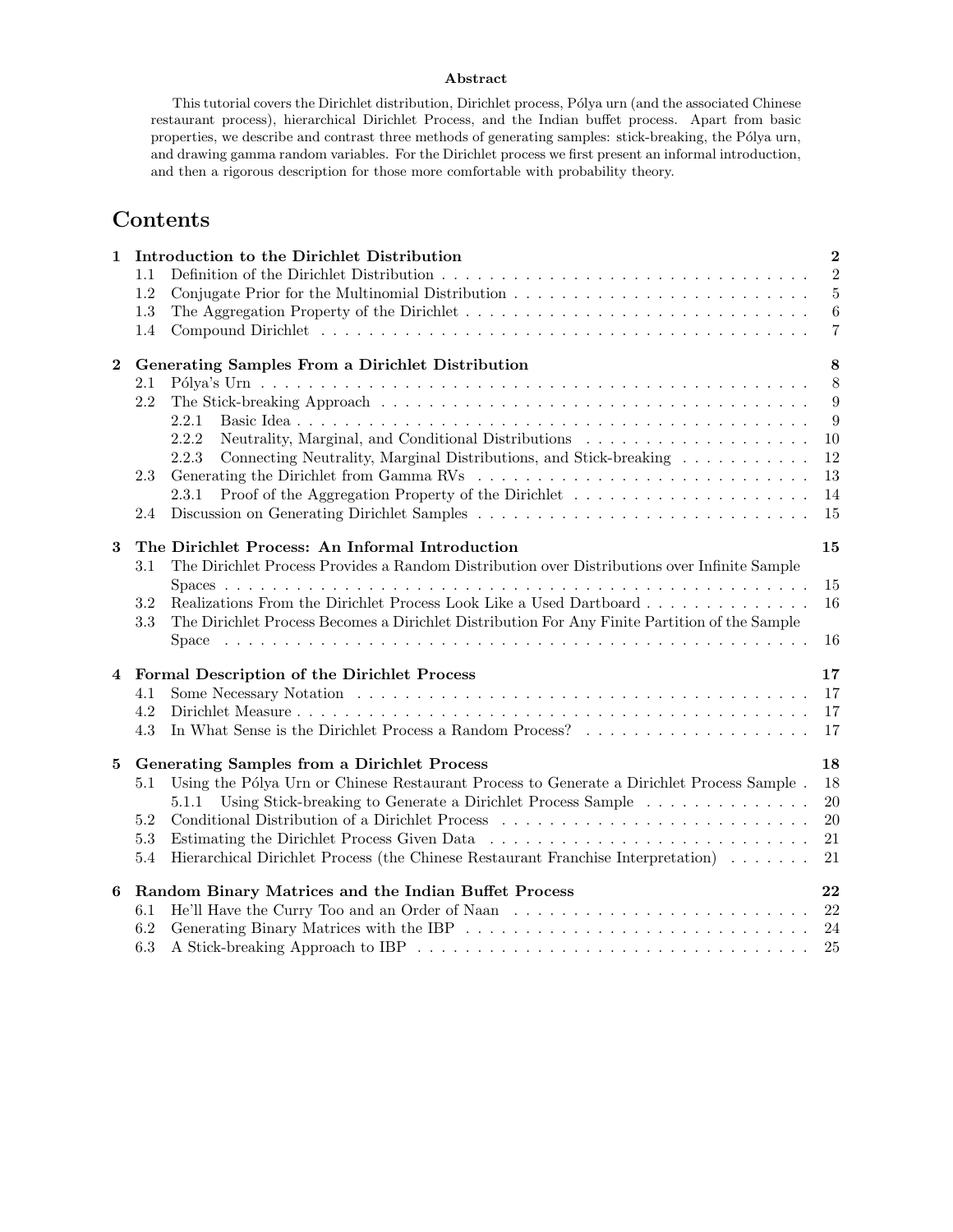# 1 Introduction to the Dirichlet Distribution

An example of a pmf is an ordinary six-sided die - to sample the pmf you roll the die and produce a number from one to six. But real dice are not exactly uniformly weighted, due to the laws of physics and the reality of manufacturing. A bag of 100 real dice is an example of a random pmf - to sample this random pmf you put your hand in the bag and draw out a die, that is, you draw a pmf. A bag of dice manufactured using a crude process 100 years ago will likely have probabilities that deviate wildly from the uniform pmf, whereas a bag of state-of-the-art dice used by Las Vegas casinos may have barely perceptible imperfections. We can model the randomness of pmfs with the Dirichlet distribution.

One application area where the Dirichlet has proved to be particularly useful is in modeling the distribution of words in text documents [9]. If we have a dictionary containing k possible words, then a particular document can be represented by a pmf of length k produced by normalizing the empirical frequency of its words. A group of documents produces a collection of pmfs, and we can fit a Dirichlet distribution to capture the variability of these pmfs. Different Dirichlet distributions can be used to model documents by different authors or documents on different topics.

In this section, we describe the Dirichlet distribution and some of its properties. In Sections 1.2 and 1.4, we illustrate common modeling scenarios in which the Dirichlet is frequently used: first, as a conjugate prior for the multinomial distribution in Bayesian statistics, and second, in the context of the compound Dirichlet (a.k.a. P´olya distribution), which finds extensive use in machine learning and natural language processing.

Then, in Section 2, we discuss how to generate realizations from the Dirichlet using three methods: urn-drawing, stick-breaking, and transforming Gamma random variables. In Sections 3 and 6, we delve into Bayesian non-parametric statistics, introducing the Dirichlet process, the Chinese restaurant process, and the Indian buffet process.

### 1.1 Definition of the Dirichlet Distribution

A pmf with k components lies on the  $(k-1)$ -dimensional probability simplex, which is a surface in  $\mathbb{R}^k$ denoted by  $\Delta_k$  and defined to be the set of vectors whose k components are non-negative and sum to 1, that is  $\Delta_k = \{q \in \mathbb{R}^k \mid \sum_{i=1}^k q_i = 1, q_i \ge 0 \text{ for } i = 1, 2, \dots, k\}.$  While the set  $\Delta_k$  lies in a k-dimensional space,  $\Delta_k$ is itself a  $(k-1)$ -dimensional object. As an example, Fig. 1 shows the two-dimensional probability simplex for  $k = 3$  events lying in three-dimensional Euclidean space. Each point q in the simplex can be thought of as a probability mass function in its own right. This is because each component of  $q$  is non-negative, and the components sum to 1. The Dirichlet distribution can be thought of as a probability distribution over the  $(k-1)$ -dimensional probability simplex  $\Delta_k$ ; that is, as a *distribution over pmfs* of length k.

Dirichlet distribution: Let  $Q = [Q_1, Q_2, \ldots, Q_k]$  be a random pmf, that is  $Q_i \geq 0$  for  $i = 1, 2, \ldots, k$  and  $\sum_{i=1}^{k} Q_i = 1$ . In addition, suppose that  $\alpha = [\alpha_1, \alpha_2, \ldots, \alpha_k]$ , with  $\alpha_i > 0$  for each i, and let  $\alpha_0 = \sum_{i=1}^{k} \alpha_i$ . Then, Q is said to have a Dirichlet distribution with parameter  $\alpha$ , which we denote by  $Q \sim Dir(\alpha)$ , if it has<sup>1</sup>  $f(q; \alpha) = 0$  if q is not a pmf, and if q is a pmf then

$$
f(q; \alpha) = \frac{\Gamma(\alpha_0)}{\prod_{i=1}^k \Gamma(\alpha_i)} \prod_{i=1}^k q_i^{\alpha_i - 1},
$$
\n(1)

<sup>&</sup>lt;sup>1</sup>The density of the Dirichlet is positive only on the simplex, which as noted previously, is a  $(k-1)$ -dimensional object living in a k-dimensional space. Because the density must satisfy  $P(Q \in A) = \int_A f(q; \alpha) d\mu(q)$  for some measure  $\mu$ , we must restrict the measure to being over a  $(k-1)$ -dimensional space; otherwise, integrating over a  $(k-1)$ -dimensional subset of a k-dimensional space will always give an integral of 0. Furthermore, to have a density that satisfies this usual integral relation, it must be a density with respect to  $(k-1)$ -dimensional Lebesgue measure. Hence, technically, the density should be a function of  $k-1$  of the k variables, with the k-th variable implicitly equal to one minus the sum of the others, so that all k variables sum to one. The choice of which  $k - 1$  variables to use in the density is arbitrary. For example, one way to write the density is as follows:  $f(q_1, q_2, \ldots, q_{k-1}) = \frac{\Gamma\left(\sum_{i=1}^k \alpha_i\right)}{\prod_{i=1}^k \Gamma\left(\alpha_i\right)}$  $\frac{\Gamma(\sum_{i=1}^{k} \alpha_i)}{\prod_{i=1}^{k} \Gamma(\alpha_i)} \prod_{i=1}^{k-1} q_i^{\alpha_i-1} \left(1 - \sum_{i=1}^{k-1} q_i\right)^{\alpha_k-1}$ . However, rather than needlessly complicate the presentation, we shall just write the density as a function of the entire  $k$ -dimensional vector  $q$ . We also note that the constraint that  $\sum_i q_i = 1$  forces the components of Q to be dependent.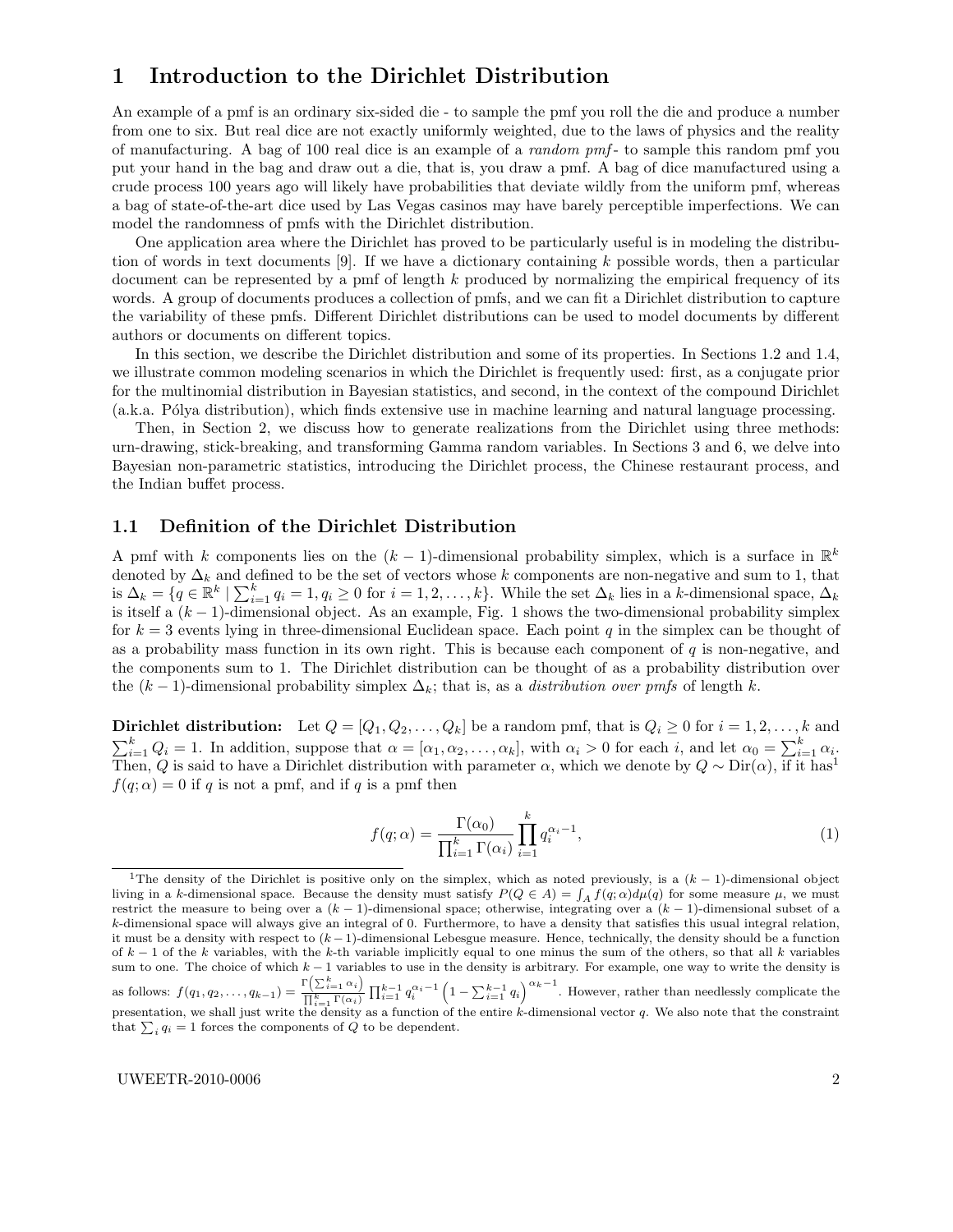

Figure 1: Density plots (blue = low, red = high) for the Dirichlet distribution over the probability simplex in  $\mathbb{R}^3$  for various values of the parameter  $\alpha$ . When  $\alpha = [c, c, c]$  for some  $c > 0$ , the density is symmetric about the uniform pmf (which occurs in the middle of the simplex), and the special case  $\alpha = [1, 1, 1]$  shown in the top-left is the uniform distribution over the simplex. When  $0 < c < 1$ , there are sharp peaks of density almost at the vertices of the simplex and the density is miniscule away from the vertices. The top-right plot shows an example of this case for  $\alpha = [.1, .1, .1]$ , one sees only blue (low density) because all of the density is crammed up against the edge of the probability simplex (clearer in next figure). When  $c > 1$ , the density becomes concentrated in the center of the simplex, as shown in the bottom-left. Finally, if  $\alpha$  is not a constant vector, the density is not symmetric, as illustrated in the bottom-right.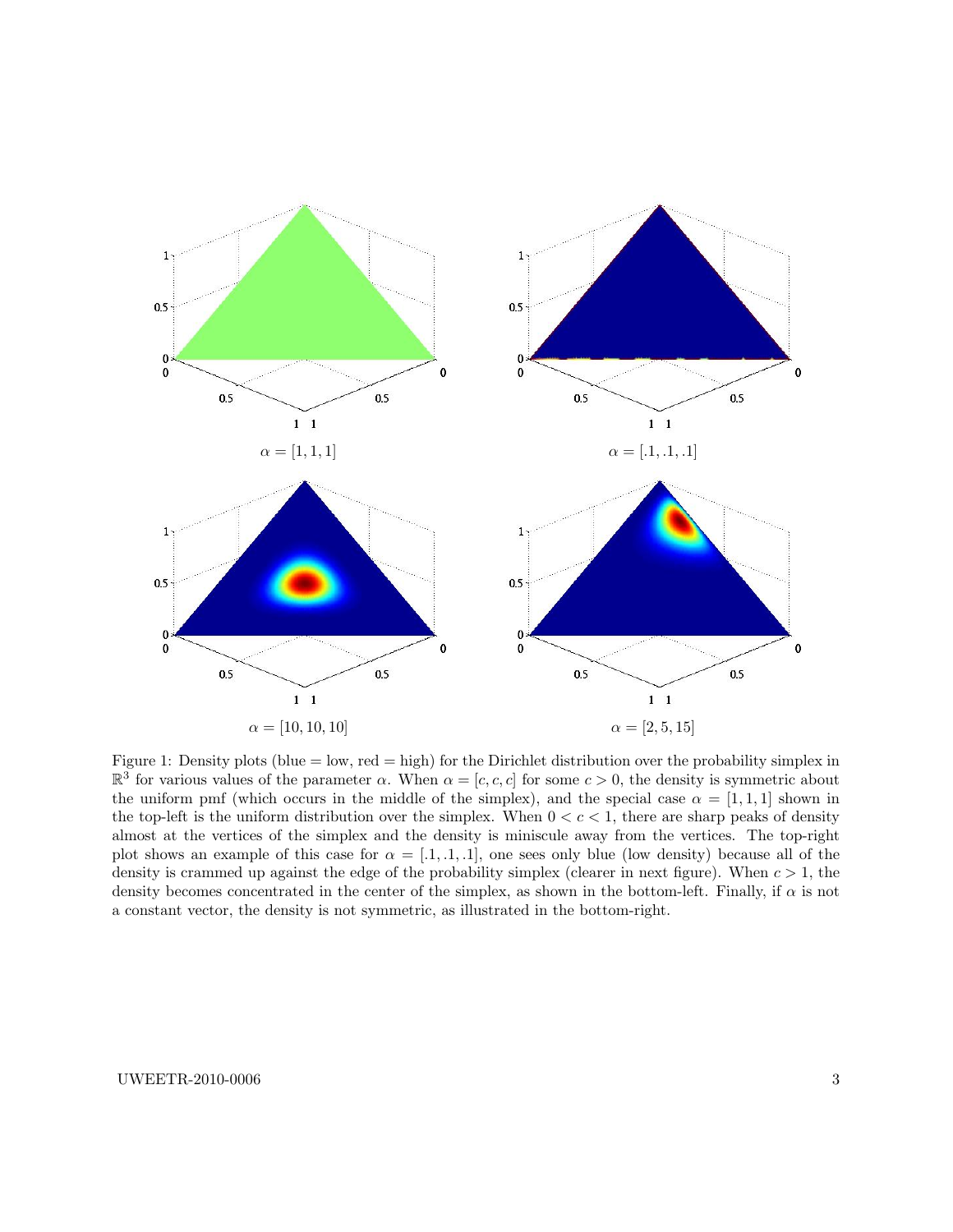

Figure 2: Plots of sample pmfs drawn from Dirichlet distributions over the probability simplex in  $\mathbb{R}^3$  for various values of the parameter  $\alpha$ .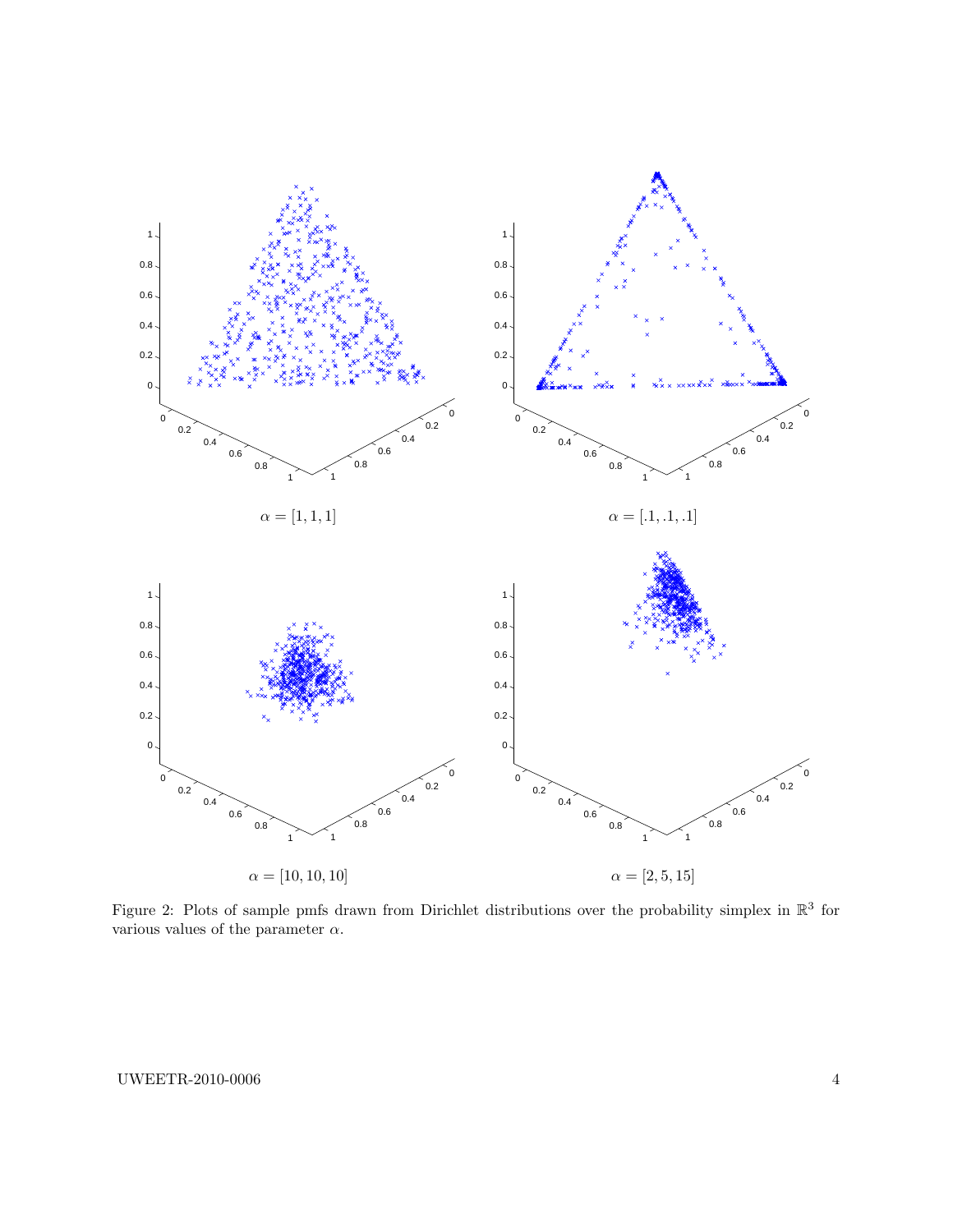|  |  |  |  | Table 1: Key Notation |
|--|--|--|--|-----------------------|
|--|--|--|--|-----------------------|

| $Q \sim \text{Dir}(\alpha)$ | random pmf $Q$ coming from a Dirichlet distribution with parameter $\alpha$                   |
|-----------------------------|-----------------------------------------------------------------------------------------------|
| q                           | pmf, which in this tutorial, will often be a realization of a random pmf $Q \sim Dir(\alpha)$ |
| $q_j$                       | <i>j</i> th component of the pmf $q$                                                          |
| q(i)                        | <i>i</i> th pmf of a set of L pmfs                                                            |
| $\kappa$                    | number of events the pmf q is defined over, so $q = [q_1, q_2, \ldots, q_k]$                  |
| $\alpha$                    | parameter of the Dirichlet distribution                                                       |
| $\alpha_0$                  | $=\sum_{i=1}^k \alpha_i$                                                                      |
| $m = \alpha/\alpha_0$       | normalized parameter vector, mean of the Dirichlet                                            |
| $\Delta_k$                  | $(k-1)$ -dimensional probability simplex living in $\mathbb{R}^k$                             |
| $v_i$                       | <i>i</i> th entry of the vector $v$                                                           |
| $v_{-i}$                    | the vector $v$ with the <i>i</i> -th entry removed                                            |
| $\Gamma(s)$                 | the gamma function evaluated at s, for $s > 0$                                                |
| $\Gamma(k,\theta)$          | Gamma distribution with parameters k and $\theta$                                             |
| $\frac{D}{2}$               | $AD=B$ means random variables A and B have the same distribution                              |
|                             |                                                                                               |

where  $\Gamma(s)$  denotes the gamma function. The gamma function is a generalization of the factorial function: for  $s > 0$ ,  $\Gamma(s + 1) = s\Gamma(s)$ , and for positive integers n,  $\Gamma(n) = (n - 1)!$  because  $\Gamma(1) = 1$ . We denote the mean of a Dirichlet distribution as  $m = \alpha/\alpha_0$ .

Fig. 1 shows plots of the density of the Dirichlet distribution over the two-dimensional simplex in  $\mathbb{R}^3$  for a handful of values of the parameter vector  $\alpha$ . When  $\alpha = [1, 1, 1]$ , the Dirichlet distribution reduces to the uniform distribution over the simplex (as a quick exercise, check this using the density of the Dirichlet in (1).) When the components of  $\alpha$  are all greater than 1, the density is monomodal with its mode somewhere in the interior of the simplex, and when the components of  $\alpha$  are all less than 1, the density has sharp peaks almost at the vertices of the simplex. Note that the support of the Dirichlet is open and does not include the vertices or edge of the simplex, that is, no component of a pmf drawn from a Dirichlet will ever be zero.

Fig. 2 shows plots of samples drawn IID from different Dirichlet distributions.

Table 2 summarizes some key properties of the Dirichet distribution.

When  $k = 2$ , the Dirichlet reduces to the Beta distribution. The Beta distribution Beta $(\alpha, \beta)$  is defined on  $(0, 1)$  and has density

$$
f(x; \alpha, \beta) = \frac{\Gamma(\alpha + \beta)}{\Gamma(\alpha)\Gamma(\beta)} x^{\alpha - 1} (1 - x)^{\beta - 1}.
$$

To make the connection clear, note that if  $X \sim \text{Beta}(a, b)$ , then  $Q = (X, 1 - X) \sim \text{Dir}(\alpha)$ , where  $\alpha = [a, b]$ , and vice versa.

### 1.2 Conjugate Prior for the Multinomial Distribution

The multinomial distribution is parametrized by an integer n and a pmf  $q = [q_1, q_2, \ldots, q_k]$ , and can be thought of as follows: If we have n independent events, and for each event, the probability of outcome i is  $q_i$ , then the multinomial distribution specifies the probability that outcome i occurs  $x_i$  times, for  $i = 1, 2, \ldots, k$ . For example, the multinomial distribution can model the probability of an  $n$ -sample empirical histogram, if each sample is drawn iid from q. If  $X \sim \text{Multinomial}_k(n, q)$ , then its probability mass function is given by

$$
f(x_1, x_2, \ldots, x_k \mid n, q = (q_1, q_2 \ldots, q_k)) = \frac{n!}{x_1! \, x_2! \ldots x_k!} \prod_{i=1}^k q_i^{x_i}.
$$

When  $k = 2$ , the multinomial distribution reduces to the binomial distribution.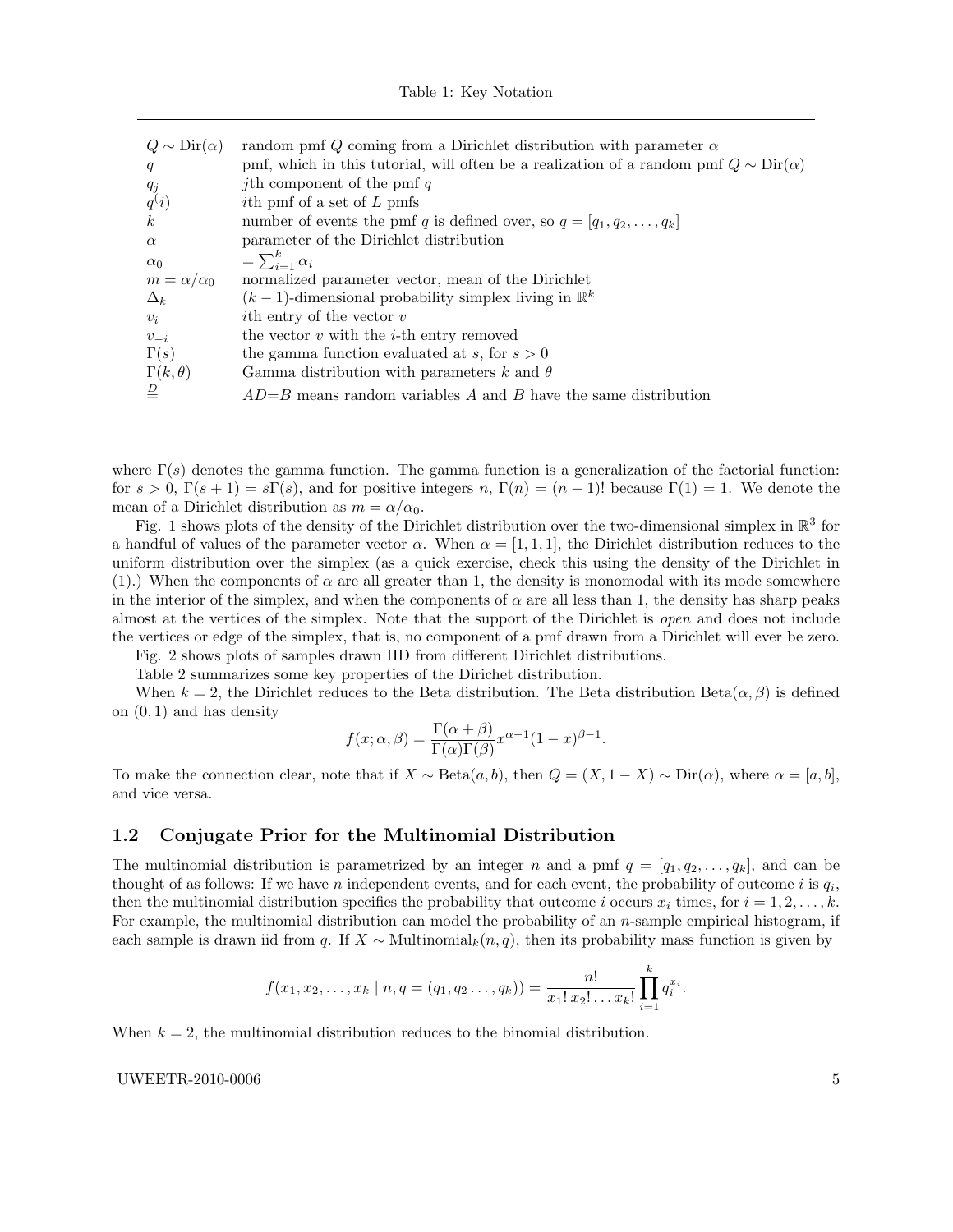| Density                          | $\frac{1}{B(\alpha)} \prod_{i=1}^d q_i^{\alpha_j-1}$                                                                                                                                                                                                                                                                                                                                                                                    |
|----------------------------------|-----------------------------------------------------------------------------------------------------------------------------------------------------------------------------------------------------------------------------------------------------------------------------------------------------------------------------------------------------------------------------------------------------------------------------------------|
| Expectation                      | $\frac{\alpha_i}{\alpha_0}$                                                                                                                                                                                                                                                                                                                                                                                                             |
| Covariance                       | For $i \neq j$ , $Cov(Q_i, Q_j) = \frac{-\alpha_i \alpha_j}{\alpha_0^2(\alpha_0+1)}$ .<br>and for all i, $Cov(Q_i, Q_i) = \frac{\alpha_i(\alpha_0 - \alpha_i)}{\alpha_i^2(\alpha_0 + 1)}$                                                                                                                                                                                                                                               |
| Mode                             | $\frac{\alpha-1}{\alpha_0-k}$ .                                                                                                                                                                                                                                                                                                                                                                                                         |
| Marginal<br><b>Distributions</b> | $Q_i \sim \text{Beta}(\alpha_i, \alpha_0 - \alpha_i).$                                                                                                                                                                                                                                                                                                                                                                                  |
| Conditional<br>Distribution      | $(Q_{-i}   Q_i) \sim (1 - Q_i) \text{Dir}(\alpha_{-i})$                                                                                                                                                                                                                                                                                                                                                                                 |
| Aggregation<br>Property          | $(Q_1, Q_2, \ldots, Q_i + Q_j, \ldots, Q_k) \sim \text{Dir}(\alpha_1, \alpha_2, \ldots, \alpha_i + \alpha_j, \ldots, \alpha_k).$<br>In general, if $\{A_1, A_2, \ldots, A_r\}$ is a partition of $\{1, 2, \ldots, k\}$ , then<br>$\left(\sum_{i\in A_1} Q_i, \sum_{i\in A_2} Q_i, \ldots, \sum_{i\in A_n} Q_i\right) \sim \text{Dir}\left(\sum_{i\in A_1} \alpha_i, \sum_{i\in A_2} \alpha_i, \ldots, \sum_{i\in A_n} \alpha_i\right).$ |

The Dirichlet distribution serves as a conjugate prior for the probability parameter  $q$  of the multinomial distribution.<sup>2</sup> That is, if  $(X | q) \sim$  Multinomial<sub>k</sub> $(n,q)$  and  $Q \sim$  Dir $(\alpha)$ , then  $(Q | X = x) \sim$  Dir $(\alpha + x)$ .

Proof. Let  $\pi(\cdot)$  be the density of the prior distribution for Q and  $\pi(\cdot|x)$  be the density of the posterior distribution. Then, using Bayes rule, we have

$$
\pi(q \mid x) = \gamma f(x \mid q) \pi(q)
$$
\n
$$
= \gamma \left( \frac{n!}{x_1! \, x_2! \dots x_k!} \prod_{i=1}^k q_i^{x_i} \right) \left( \frac{\Gamma(\alpha_1 + \dots + \alpha_k)}{\prod_{i=1}^k \Gamma(\alpha_i)} \prod_{i=1}^k q_i^{\alpha_i - 1} \right)
$$
\n
$$
= \tilde{\gamma} \prod_{i=1}^k q_i^{\alpha_i + x_i - 1}
$$
\n
$$
= \text{Dir}(\alpha + x).
$$

Hence,  $(Q \mid X = x) \sim \text{Dir}(\alpha + x)$ .

 $\Box$ 

# 1.3 The Aggregation Property of the Dirichlet

The Dirichlet has a useful fractal-like property that if you lump parts of the sample space together you then have a Dirichlet distribution over the new set of lumped-events. For example, say you have a Dirichlet distribution over six-sided dice with  $\alpha \in \mathbb{R}^6_+$ , but what you really want to know is what is the probability of rolling an odd number versus the probability of rolling an even number. By aggregation, the Dirichlet

<sup>&</sup>lt;sup>2</sup>This generalizes the situation in which the Beta distribution serves as a conjugate prior for the probability parameter of the binomial distribution.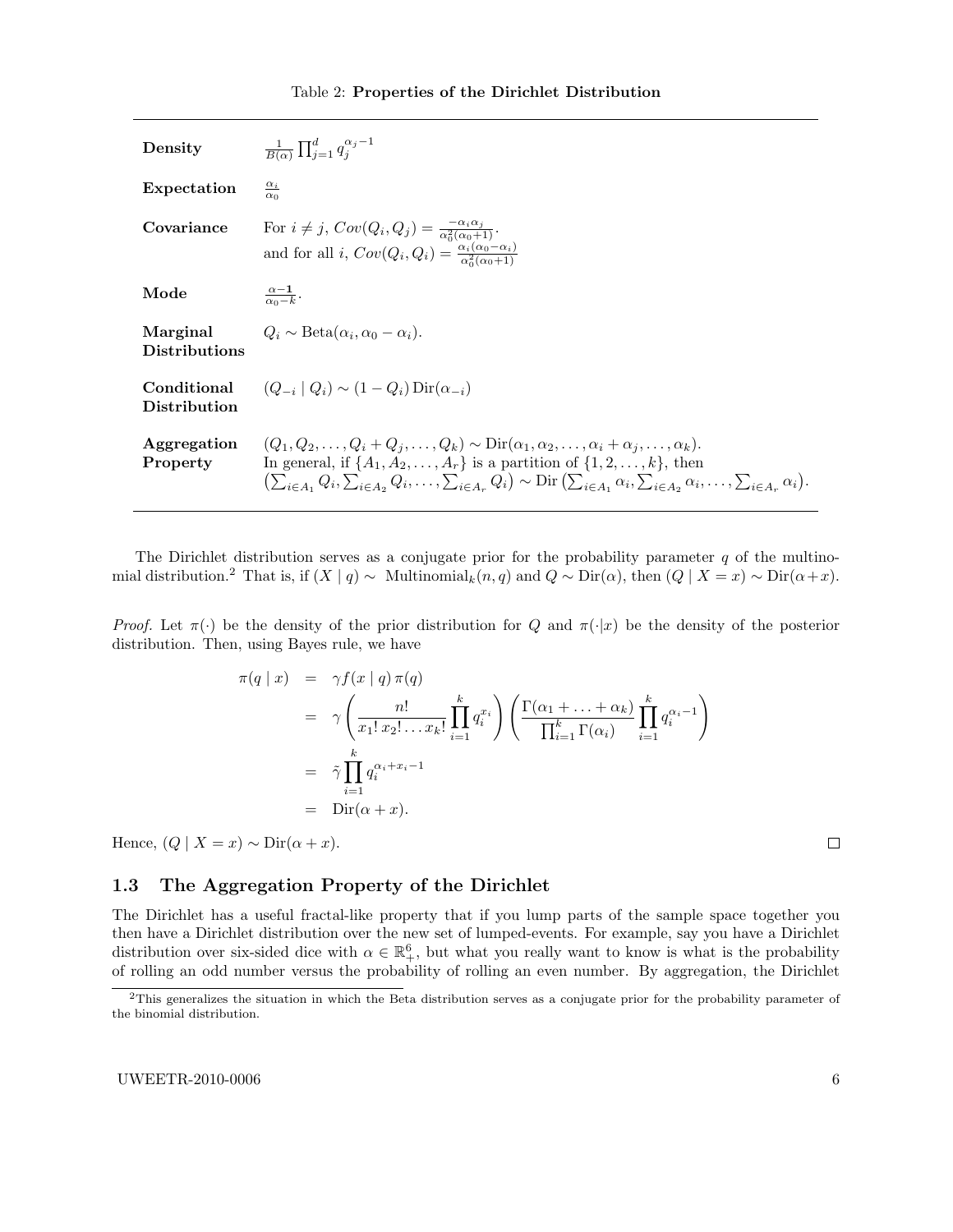distribution over the six dice faces implies a Dirichlet over the two-event sample space of odd vs. even, with aggregated Dirichlet parameter  $(\alpha_1 + \alpha_3 + \alpha_5, \alpha_2 + \alpha_4 + \alpha_6).$ 

In general, the aggregation property of the Dirichlet is that if  $\{A_1, A_2, \ldots, A_r\}$  is a partition of  $\{1, 2, \ldots, k\},\$  then  $\left(\sum_{i\in A_1} Q_i, \sum_{i\in A_2} Q_i, \ldots, \sum_{i\in A_r} Q_i\right) \sim \text{Dir}\left(\sum_{i\in A_1} \alpha_i, \sum_{i\in A_2} \alpha_i, \ldots, \sum_{i\in A_r} \alpha_i\right).$ We prove the aggregation property in Sec. 2.3.1.

### 1.4 Compound Dirichlet

Consider again a bag of dice, and number the dice arbitrarily  $i = 1, 2, \ldots, L$ . For the *i*th die, there is an associated pmf  $q^{(i)}$  of length  $k = 6$  that gives the probabilities of rolling a one, a two, etc. We will assume that we can model these L pmfs as coming from a  $Dir(\alpha)$  distribution. Hence, our set-up is as follows:

$$
\text{Dir}(\alpha) \xrightarrow{id} \begin{array}{c} q^{(1)} \\ q^{(2)} \\ \vdots \\ q^{(L)} \end{array}
$$

where  $q^{(1)}, q^{(2)}, \ldots, q^{(L)}$  are pmfs. Further, suppose that we have  $n_i$  samples from the *i*th pmf:

$$
q^{(1)} \xrightarrow{\text{iid}} x_{1,1}, x_{1,2}, \dots, x_{1,n_1} \triangleq x_1
$$
  
\n
$$
\text{Dir}(\alpha) \xrightarrow{\text{iid}} q^{(2)} \xrightarrow{\text{iid}} x_{2,1}, x_{2,2}, \dots, x_{2,n_2} \triangleq x_2
$$
  
\n
$$
\vdots
$$
  
\n
$$
q^{(L)} \xrightarrow{\text{iid}} x_{L,1}, x_{L,2}, \dots, x_{L,n_L} \triangleq x_L.
$$

Then we say that the  $\{x_i\}$  are realizations of a *compound Dirichlet distribution*, also known as a *multi*variate Pólya distribution.

In this section, we will derive the likelihood for  $\alpha$ . That is, we will derive the probability of the observed data  ${x_i}_{i=1}^L$ , assuming that the parameter value is  $\alpha$ . In terms of maximizing the likelihood of the observed samples in order to estimate  $\alpha$ , it does not matter whether we consider the likelihood of seeing the samples in the order we saw them, or just the likelihood of seeing those sample-values without regard to their particular order, because these two likelihoods differ by a factor that does not depend on  $\alpha$ . Here, we will disregard the order of the observed sample values.

The  $i = 1, 2, \ldots, L$  sets of samples  $\{x_i\}$  drawn from the L pmfs drawn from the Dir( $\alpha$ ) are conditionally independent given  $\alpha$ , so the likelihood of  $\alpha$  can be written as the product:

$$
p(x \mid \alpha) = \prod_{i=1}^{L} p(x_i \mid \alpha). \tag{2}
$$

For each set of the L pmfs, the likelihood  $p(x_i | \alpha)$  can be expressed using the total law of probability over the possible pmf that generated it:

$$
p(x_i | \alpha) = \int p(x_i, q^{(i)} | \alpha) dq^{(i)}
$$
  
= 
$$
\int p(x_i | q^{(i)}, \alpha) p(q^{(i)} | \alpha) dq^{(i)}
$$
  
= 
$$
\int p(x_i | q^{(i)}) p(q^{(i)} | \alpha) dq^{(i)}.
$$
 (3)

Next we focus on describing  $p(x_i | q^{(i)})$  and  $p(q^{(i)} | \alpha)$  so we can use (3). Let  $n_{ij}$  be the number of outcomes in  $x_i$  that are equal to j, and let  $n_i = \sum_{j=1}^k n_{ij}$ . Because we are using counts and assuming that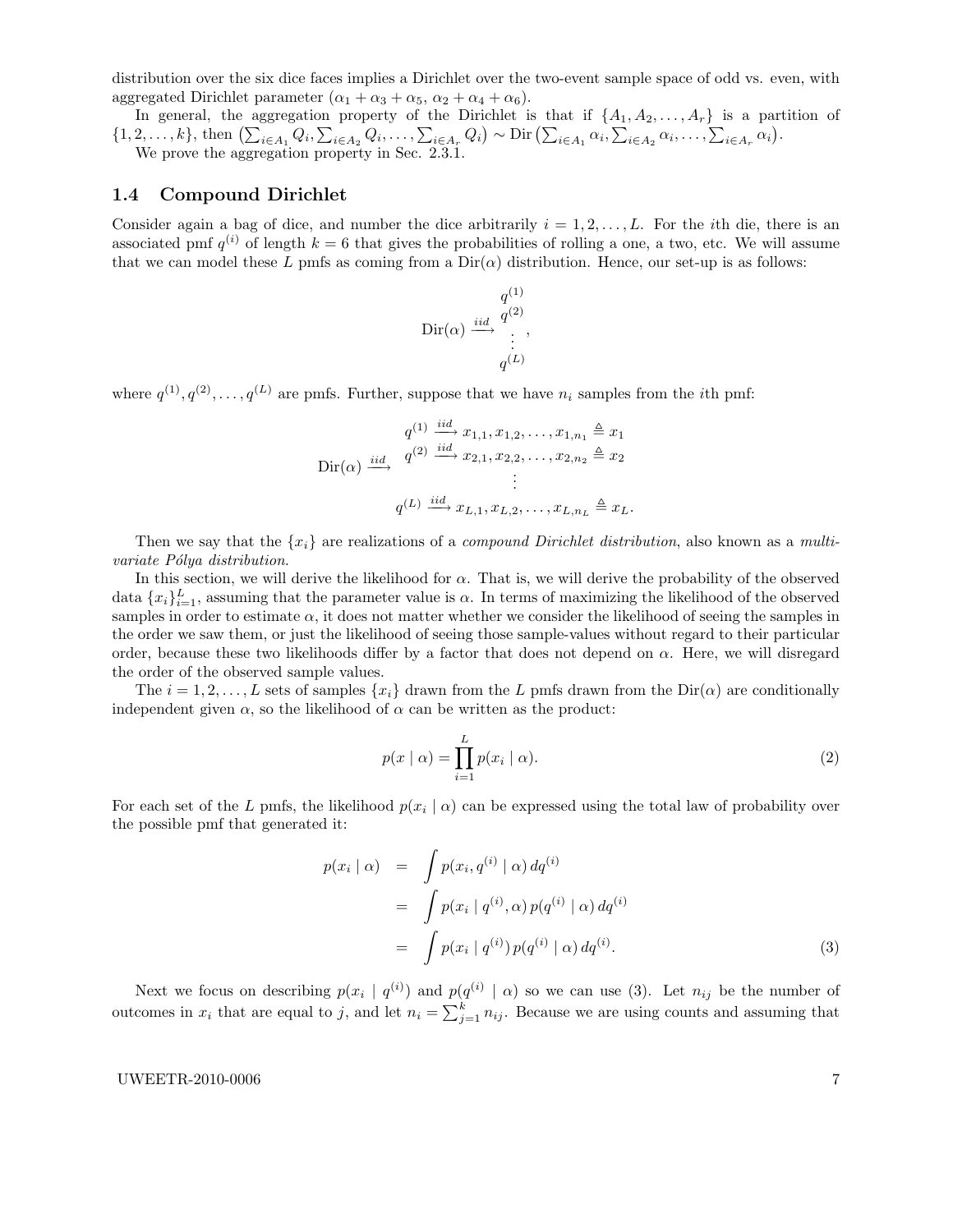order does not matter, we have that  $(X_i | q^{(i)}) \sim \text{Multinomial}_k(n_i, q^{(i)})$ , so

$$
p(x_i \mid q^{(i)}) = \frac{n_i!}{\prod_{i=1}^k n_{ij}!} \prod_{j=1}^k \left( q_j^{(i)} \right)^{n_{ij}}.
$$
\n
$$
(4)
$$

In addition,  $(Q^{(i)} | \alpha) \sim \text{Dir}(\alpha)$ , so

$$
p(q^{(i)} \mid \alpha) = \frac{\Gamma(\alpha_0)}{\prod_{i=1}^k \Gamma(\alpha_i)} \prod_{j=1}^k \left(q_j^{(i)}\right)^{\alpha_j - 1}.
$$
\n
$$
(5)
$$

Therefore, combining  $(3)$ ,  $(4)$ , and  $(5)$ , we have

$$
p(x_i | \alpha) = \frac{n_i!}{\prod_{j=1}^k n_{ij}!} \frac{\Gamma(\alpha_0)}{\prod_{j=1}^k \Gamma(\alpha_j)} \int \prod_{j=1}^k (q_j^{(i)})^{n_{ij} + \alpha_j - 1} dq^{(i)}.
$$

Focusing on the integral alone,

$$
\int \prod_{j=1}^k (q^{(i)})^{n_{ij}+\alpha_j-1} dq^{(i)} = \frac{\prod_{j=1}^k \Gamma(n_{ij}+\alpha_j)}{\Gamma(\sum_{j=1}^k (n_{ij}+\alpha_j))} \left( \int \frac{\Gamma(\sum_{j=1}^k (n_{ij}+\alpha_j))}{\prod_{j=1}^k \Gamma(n_{ij}+\alpha_j)} \prod_{j=1}^k (q^{(i)}_j)^{n_{ij}+\alpha_j-1} dq^{(i)} \right),
$$

where the term in brackets on the right evaluates to 1 because it is the integral of the density of the  $\text{Dir}(n_i + \alpha - 1)$  distribution.

Hence,

$$
p(x_i | \alpha) = \frac{n_i!}{\prod_{j=1}^k n_{ij}!} \frac{\Gamma(\alpha_0)}{\Gamma(\sum_{j=1}^k (n_{ij} + \alpha_j))} \prod_{j=1}^k \frac{\Gamma(n_{ij} + \alpha_j)}{\Gamma(\alpha_j)},
$$

which can be substituted into (2) to form the likelihood of all the observed data.

In order to find the  $\alpha$  that maximizes this likelihood, take the log of the likelihood above and maximize that instead. Unfortunately, there is no closed-form solution to this problem and there may be multiple maxima, but one can find a maximum using optimization methods. See [3] for details on how to use the expectation-maximization (EM) algorithm for this problem and [10] for a broader discussion including using Newton-Raphson. Again, whether we consider ordered or unordered observations does not matter when finding the MLE because the only affect this has on the log-likelihood is an extra term that is a function of the data, not the parameter  $\alpha$ .

# 2 Generating Samples From a Dirichlet Distribution

A natural question to ask regarding any distribution is how to sample from it. In this section, we discuss three methods: (1) a method commonly referred to as Pólya's urn; (2) a "stick-breaking" approach which can be thought of as iteratively breaking off pieces of (and hence dividing) a stick of length one in such a way that the vector of the lengths of the pieces is distributed according to a  $Dir(\alpha)$  distribution; and (3) a method based on transforming Gamma-distributed random variables. We end this section with a discussion comparing these methods of generating samples.

### 2.1 Pólya's Urn

Suppose we want to generate a realization of  $Q \sim \text{Dir}(\alpha)$ . To start, put  $\alpha_i$  balls of color i for  $i = 1, 2, ..., k$ in an urn, as shown in the left-most picture of Fig. 3. Note that  $\alpha_i > 0$  is not necessarily an integer, so we may have a fractional or even an irrational number of balls of color i in our urn! At each iteration, draw one ball uniformly at random from the urn, and then place it back into the urn along with an additional ball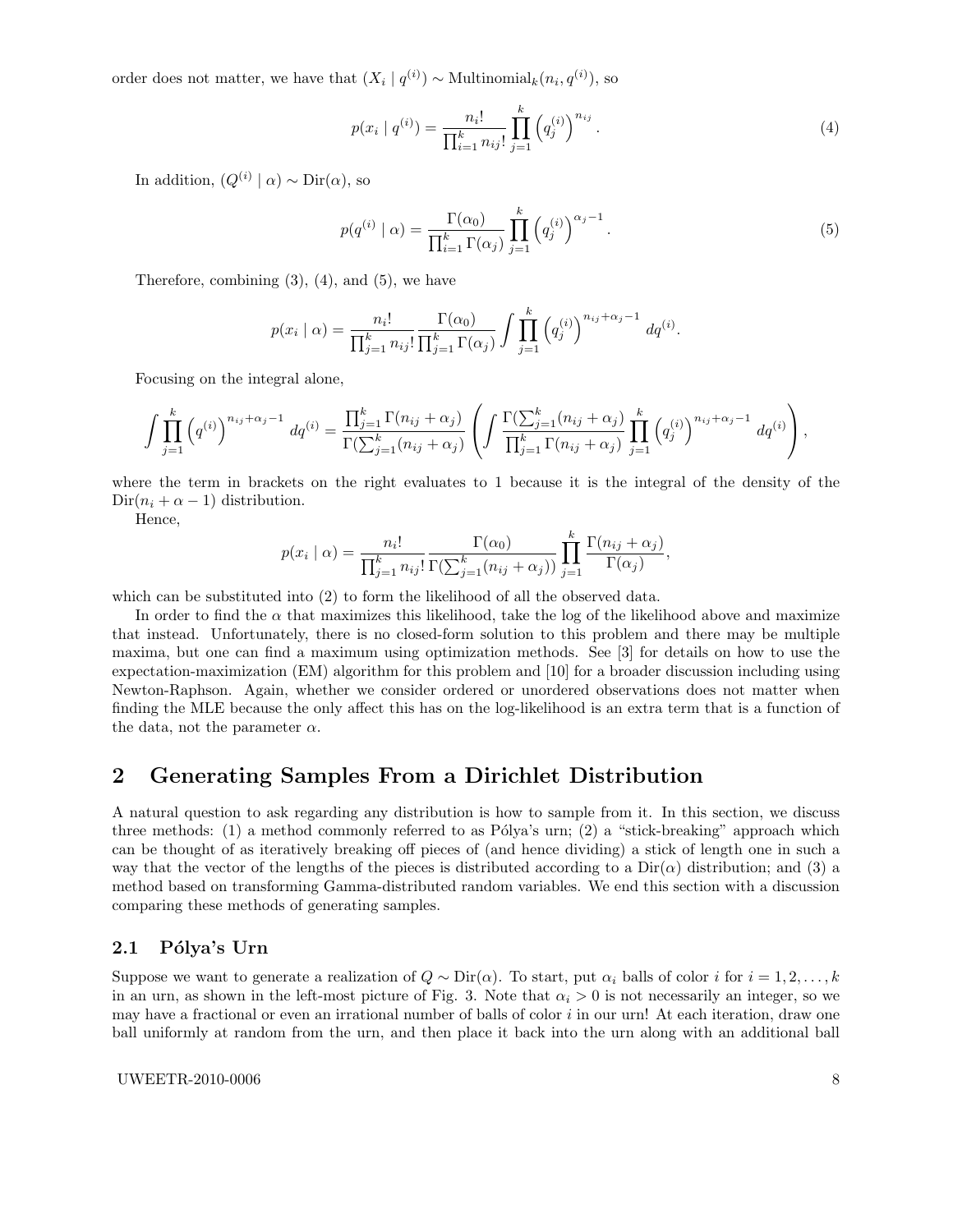

Figure 3: Visualization of the urn-drawing scheme for  $Dir([2 1 1])$ , discussed in Section 2.1.

of the same color. As we iterate this procedure more and more times, the proportions of balls of each color will converge to a pmf that is a sample from the distribution  $Dir(\alpha)$ .

Mathematically, we first generate a sequence of balls with colors  $(X_1, X_2, \ldots)$  as follows:

- **Step 1:** Set a counter  $n = 1$ . Draw  $X_1 \sim \alpha/\alpha_0$ . (Note that  $\alpha/\alpha_0$  is a non-negative vector whose entries sum to 1, so it is a pmf.)
- **Step 2:** Update the counter to  $n + 1$ . Draw  $X_{n+1} | X_1, X_2, \ldots, X_n \sim \alpha_n / \alpha_{n0}$ , where  $\alpha_n = \alpha + \sum_{i=1}^n \delta_{X_i}$ and  $\alpha_{n0}$  is the sum of the entries of  $\alpha_n$ . Repeat this step an infinite number of times.

Once you have finished Step 2, calculate the proportions of the different colors: let  $Q_n = (Q_{n1}, Q_{n2}, \ldots, Q_{nk}),$ where  $Q_{ni}$  is the proportion of balls of color i after n balls are in the urn. Then,  $Q_n \rightarrow_d Q \sim \text{Dir}(\alpha)$  as  $n \to \infty$ , where  $\to_d$  denotes convergence in distribution. That is,  $P(Q_{n1} \leq z_1, Q_{n2} \leq z_2, \ldots, Q_{nk} \leq z_k) \to$  $P(Q_1 \leq z_1, Q_2 \leq z_2, \ldots, Q_k \leq z_k)$  as  $n \to \infty$  for all  $(z_1, z_2, \ldots, z_k)$ .

Note that this does NOT mean that in the limit as the number of balls in the urn goes to infinity the probability of drawing balls of each color is given by the pmf  $\alpha/\alpha_0$ .

Instead, asymptotically, the probability of drawing balls of each color is given by a pmf that is a realization of the distribution  $Dir(\alpha)$ . Thus asymptotically we have a sample from  $Dir(\alpha)$ . The proof relies on the Martingale Convergence Theorem, which is beyond the scope of this tutorial.

### 2.2 The Stick-breaking Approach

The stick-breaking approach to generating a random vector with a  $Dir(\alpha)$  distribution involves iteratively breaking a stick of length 1 into k pieces in such a way that the lengths of the k pieces follow a  $Dir(\alpha)$ distribution. Figure 4 illustrates this process with simulation results. We will assume that we know how to generate random variables from the Beta distribution. In the case where  $\alpha$  has length 2, simulating from the Dirichlet is equivalent to simulating from the Beta distribution, so henceforth in this section, we will assume that  $k \geq 3$ .

#### 2.2.1 Basic Idea

For ease of exposition, we will first assume that  $k = 3$ , and then generalize the procedure to  $k > 3$ . Over the course of the stick-breaking process, we will be keeping track of a set of intermediate values  $\{u_i\}$ , which we use to ultimately calculate the realization q. To begin, we generate  $Q_1$  from  $Beta(\alpha_1, \alpha_2 + \alpha_3)$  and set  $u_1$ equal to its value:  $u_1 = q_1$ . Then, generate  $\left(\frac{Q_2}{1-Q_1} \mid Q_1\right)$  from Beta $(\alpha_2, \alpha_3)$ . Denote the result by  $u_2$ , and set  $q_2 = (1 - u_1)u_2$ . The resulting vector  $u = (u_1, (1 - u_1)u_2, 1 - u_1 - (1 - u_1)u_2)$  comes from a Dirichlet distribution with parameter vector  $\alpha$ . This procedure can be conceptualized as breaking off pieces of a stick of length one in a random way such that the lengths of the k pieces follow a  $Dir(\alpha)$  distribution.

Now, let  $k > 3$ .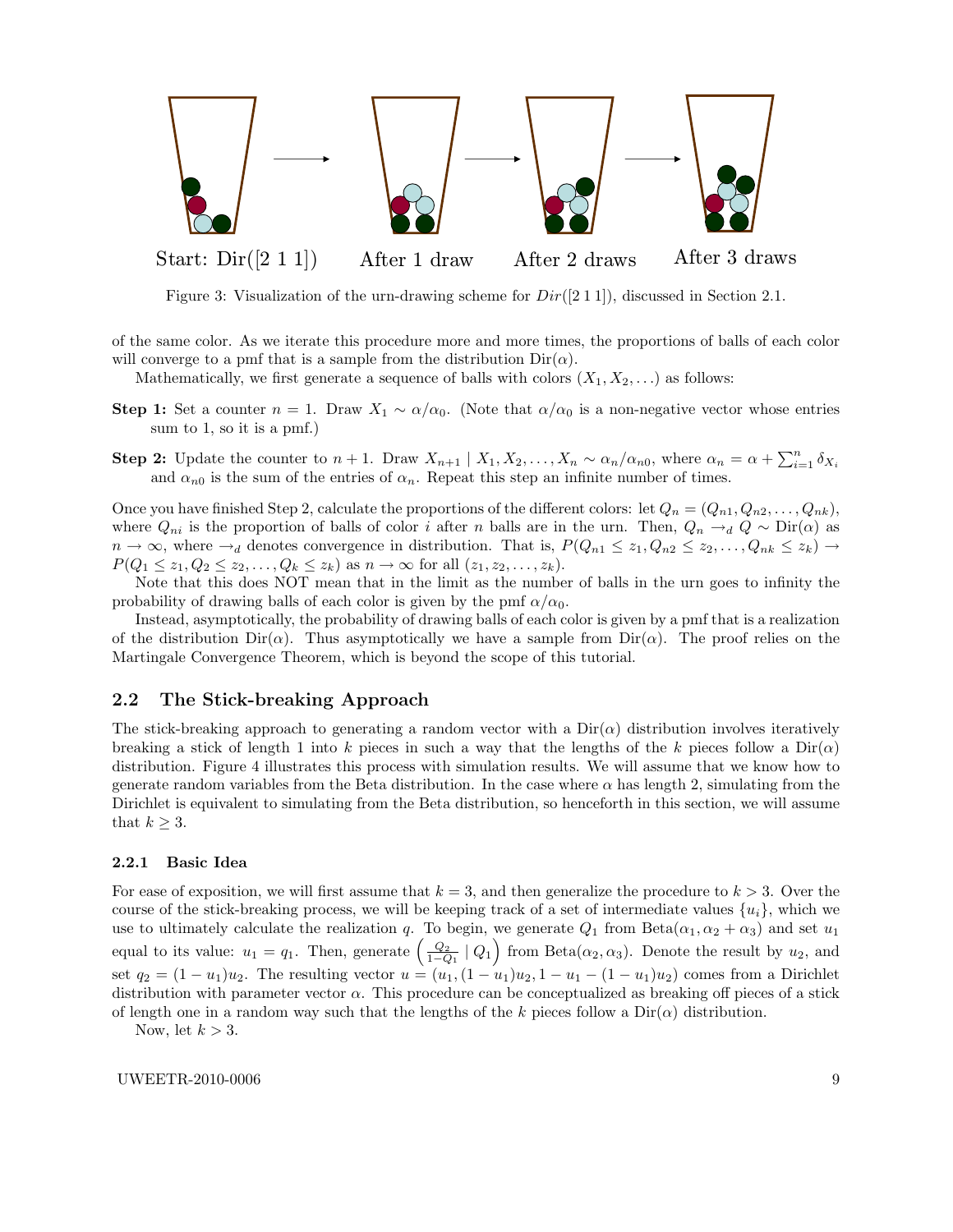

 $\alpha = (10, 10, 10)$   $\alpha = (2, 5, 15)$ 

Figure 4: Visualization of the Dirichlet distribution as breaking a stick of length 1 into pieces, with the mean length of piece i being  $\alpha_i/\alpha_0$ . For each value of  $\alpha$ , we have simulated 10 sticks. Each stick corresponds to a realization from the Dirichlet distribution. For  $\alpha = (c, c, c)$ , we expect the mean length for each color, or component, to be the same, with variability decreasing as  $\alpha \to \infty$ . For  $\alpha = (2, 5, 15)$ , we would naturally expect the third component to dominate.

- **Step 1:** Simulate  $u_1 \sim \text{Beta}(\alpha_1, \sum_{i=2}^k \alpha_i)$ , and set  $q_1 = u_1$ . This is the first piece of the stick. The remaining piece has length  $1 - u_1$ .
- Step 2: For  $2 \le j \le k-1$ , if  $j-1$  pieces, with lengths  $u_1, u_2, \ldots, u_{j-1}$ , have been broken off, the length of the remaining stick is  $\prod_{i=1}^{j-1} (1-u_i)$ . We simulate  $u_j \sim \text{Beta}\left(\alpha_j, \sum_{i=j+1}^k \alpha_i\right)$  and set  $q_j = u_j \prod_{i=1}^{j-1} (1-u_i)$ . The length of the remaining part of the stick is  $\prod_{i=1}^{j-1} (1 - u_i) - u_j \prod_{i=1}^{j-1} (1 - u_i) = \prod_{i=1}^{j} (1 - u_i)$ .

**Step 3:** The length of the remaining piece is  $q_k$ .

 $\prod_{i=1}^{j-1} (1 - u_i)$ , will eventually be broken up into  $k - j + 1$  pieces with proportions distributed according to a Note that at each step, if  $j - 1$  pieces have been broken off, the remainder of the stick, with length  $\text{Dir}(\alpha_j, \alpha_{j+1}, \ldots, \alpha_k)$  distribution.

#### 2.2.2 Neutrality, Marginal, and Conditional Distributions

The reason why the stick-breaking method generates random vectors from the Dirichlet distribution relies on a property of the Dirichlet called neutrality, which we discuss and prove below. In addition, the marginal and conditional distributions of the Dirichlet will fall out of our proof of the neutrality property for the Dirichlet.

**Neutrality** Let  $Q = (Q_1, Q_2, \ldots, Q_k)$  be a random vector. Then, we say that Q is neutral if for each  $j = 1, 2, \ldots, k$ ,  $Q_j$  is independent of the random vector  $\frac{1}{1-Q_j}Q_{-j}$ . In the case where  $Q \sim \text{Dir}(\alpha)$ ,  $\frac{1}{1-Q_j}Q_{-j}$ is simply the vector  $Q$  with the j-th component removed, and then scaled by the sum of the remaining elements. Furthermore, if  $Q \sim \text{Dir}(\alpha)$ , then Q exhibits the neutrality property, a fact we prove below.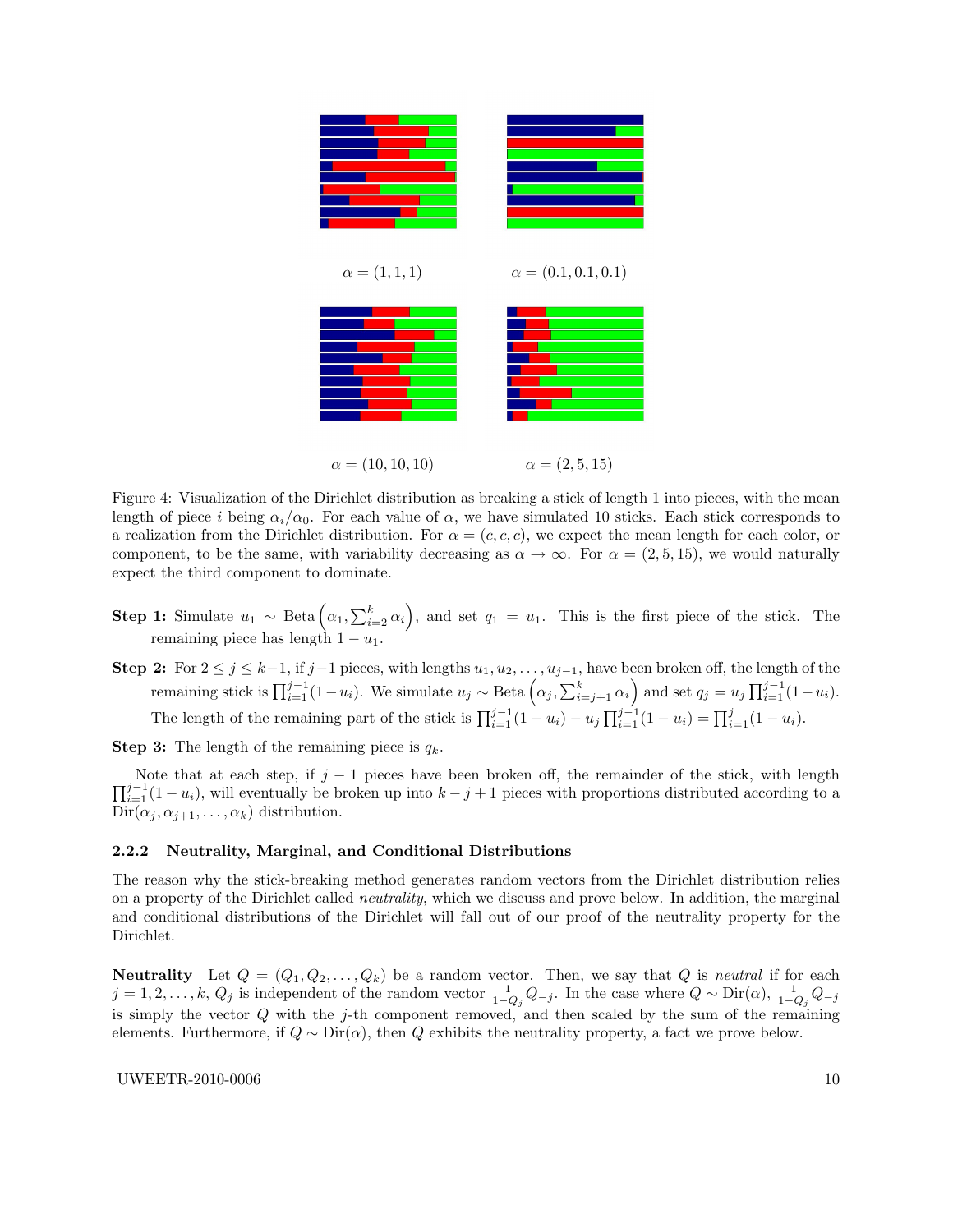**Proof of Neutrality for the Dirichlet:** Without loss of generality, this proof is written for the case that  $j = k$ . Let  $Y_i = \frac{Q_i}{1 - Q_k}$  for  $i = 1, 2, ..., k - 2$ ,  $Y_{k-1} = 1 - \sum_{i=1}^{k-2} Q_i$ , and  $Y_k = Q_k$ . Consider the following transformation T of coordinates between  $(Y_1, Y_2, \ldots, Y_{k-2}, Y_k)$  and  $(Q_1, Q_2, \ldots, Q_{k-2}, Q_k)$ :

$$
(Q_1, Q_2, \ldots, Q_{k-2}, Q_k) = T(Y_1, Y_2, \ldots, Y_{k-2}, Y_k) = (Y_1(1 - Y_k), Y_2(1 - Y_k), \ldots, Y_{k-2}(1 - Y_k), Y_k).
$$

The Jacobian of this transformation is

$$
\begin{pmatrix}\n1 - Y_k & 0 & 0 & \cdots & 0 & -Y_1 \\
0 & 1 - Y_k & 0 & \cdots & 0 & -Y_2 \\
\vdots & \vdots & \vdots & \ddots & \vdots & \vdots \\
0 & 0 & 0 & \cdots & 1 - Y_k & -Y_{k-2} \\
0 & 0 & 0 & \cdots & 0 & 1\n\end{pmatrix},
$$
\n(6)

which has determinant with absolute value equal to  $(1 - Y_k)^{k-2}$ .

The standard change-of-variables formula tells us that the density of Y is  $f(y) = (g \circ T)(y) \times |\text{det}(T)|$ , where

$$
g(q) = g(q_1, q_2, \dots, q_{k-2}, q_k; \alpha) = \frac{\Gamma\left(\sum_{i=1}^k \alpha_i\right)}{\prod_{i=1}^k \Gamma(\alpha_i)} \left(\prod_{i \neq k-1} q_i^{\alpha_i - 1}\right) \left(1 - \sum_{i \neq k-1} q_i\right)^{\alpha_{k-1} - 1} \tag{7}
$$

is the joint density of Q. Substituting (7) into our change of variables formula, we find the joint density of the new random variables:

$$
f(y; \alpha) = \frac{\Gamma\left(\sum_{i=1}^k \alpha_i\right)}{\prod_{i=1}^k \Gamma(\alpha_i)} \left(\prod_{i=1}^{k-2} (y_i(1-y_k))^{\alpha_i-1}\right) y_k^{\alpha_k-1} \left(1 - \sum_{i=1}^{k-2} y_i(1-y_k) - y_k\right)^{\alpha_{k-1}-1} (1-y_k)^{k-2}.
$$

We can simplify one of the terms of the above by pulling out a  $(1 - y_k)$ :

$$
1 - \sum_{i=1}^{k-2} y_i (1 - y_k) - y_k = (1 - y_k) \left( 1 - \sum_{i=1}^{k-2} y_i \right)
$$
  
=  $y_{k-1} (1 - y_k).$ 

Hence,

$$
f(y; \alpha) = \frac{\Gamma\left(\sum_{i=1}^k \alpha_i\right)}{\prod_{i=1}^k \Gamma(\alpha_i)} \left(\prod_{i=1}^{k-1} y_i^{\alpha_i - 1}\right) y_k^{\alpha_k - 1} (1 - y_k)^w,
$$

where  $w = \sum_{i=1}^{k-2} (\alpha_i - 1) + \alpha_{k-1} - 1 + k - 2 = \sum_{i=1}^{k-1} \alpha_i - 1$ , so we have

$$
f(y; \alpha) = \left[ \frac{\Gamma\left(\sum_{i=1}^{k} \alpha_i\right)}{\Gamma(\alpha_k) \Gamma\left(\sum_{i=1}^{k-1} \alpha_i\right)} y_k^{\alpha_k - 1} (1 - y_k)^{\sum_{i=1}^{k-1} \alpha_i - 1} \right] \left[ \frac{\Gamma\left(\sum_{i=1}^{k-1} \alpha_i\right)}{\prod_{i=1}^{k-1} \Gamma(\alpha_i)} \prod_{i=1}^{k-1} y_i^{\alpha_i - 1} \right]
$$
  
=  $f_1(y_k; \alpha_k, \sum_{i=1}^{k-1} \alpha_i) f_2(y_1, y_2, \dots, y_{k-1}; \alpha_1, \alpha_2, \dots, \alpha_{k-1})$   
=  $f_1(q_k; \alpha_k, \sum_{i=1}^{k-1} \alpha_i) f_2\left(\frac{q_1}{1 - q_k}, \frac{q_2}{1 - q_k}, \dots, \frac{q_{k-1}}{1 - q_k}; \alpha_{-k}\right),$ 

where

$$
f_1(y_k; \alpha_k, \sum_{i=1}^{k-1} \alpha_i) = \frac{\Gamma\left(\sum_{i=1}^k \alpha_i\right)}{\Gamma(\alpha_k)\Gamma\left(\sum_{i=1}^{k-1} \alpha_i\right)} y_k^{\alpha_k - 1} (1 - y_k)^{\sum_{i=1}^{k-1} \alpha_i - 1} \tag{8}
$$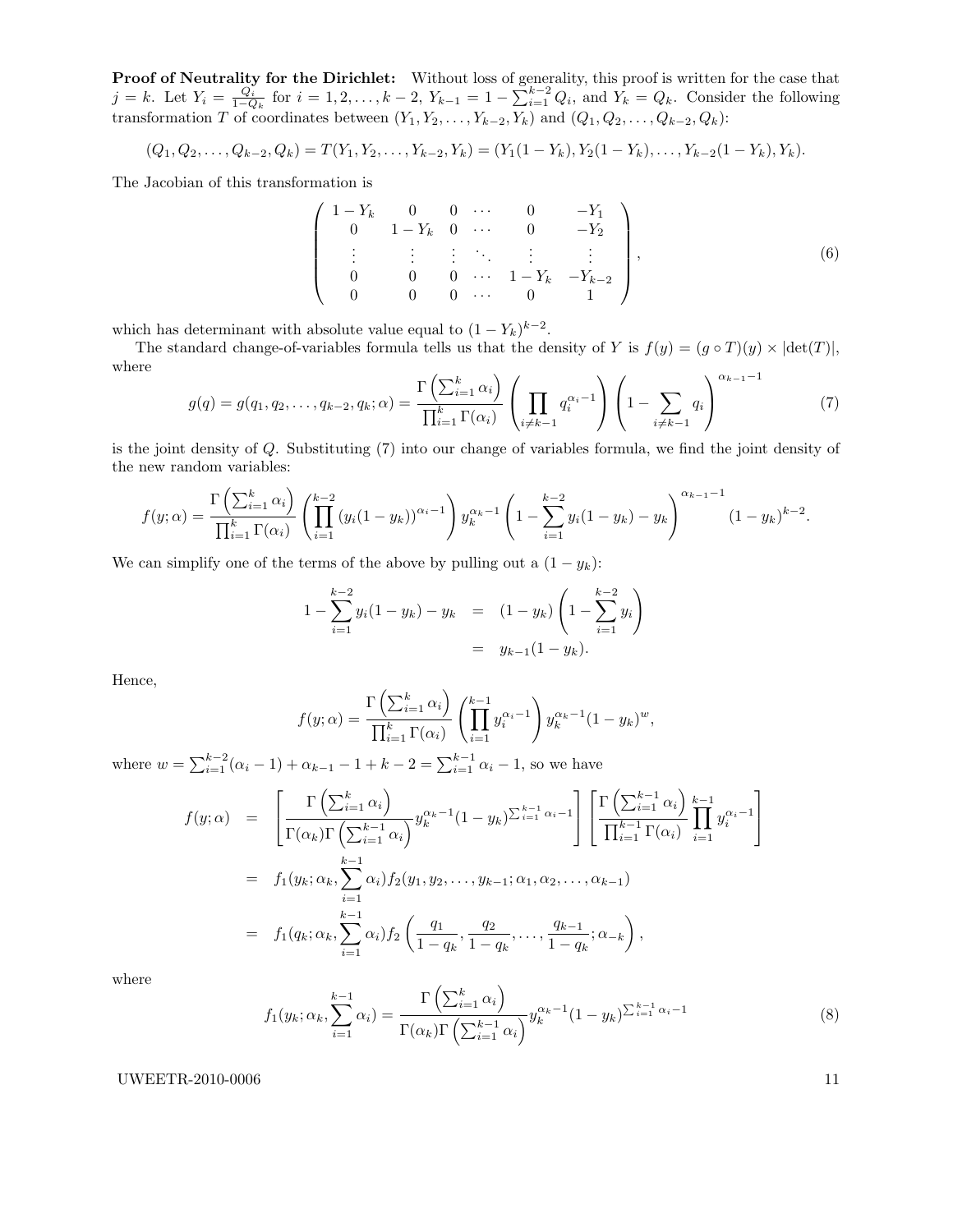is the density of a Beta distribution with parameters  $\alpha_k$  and  $\sum_{i=1}^{k-1} \alpha_i$ , while

$$
f_2(y_1, y_2, \dots, y_{k-1}; \alpha_{-k}) = \frac{\Gamma\left(\sum_{i=1}^{k-1} \alpha_i\right)}{\prod_{i=1}^{k-1} \Gamma(\alpha_i)} \prod_{i=1}^{k-1} y_i^{\alpha_i - 1} \tag{9}
$$

is the density of a Dirichlet distribution with parameter  $\alpha_{-k}$ . Hence, the joint density of Y factors into a density for  $Y_k$  and a density for  $(Y_1, Y_2, \ldots, Y_{k-1})$ , so  $Y_k$  is independent of the rest, as claimed.

In addition to proving the neutrality property above, we have proved that the marginal distribution of  $Q_k$ , which is equal to the marginal distribution of  $Y_k$  by definition, is Beta  $(\alpha_k, \sum_{i=1}^{k-1} \alpha_i)$ . By replacing k with  $j = 1, 2, \ldots, k$  in the above derivation, we have that the marginal distribution of  $Q_j$  is Beta  $(\alpha_j, \sum_{i \neq j} \alpha_j)$ . This implies that

$$
f(y_{-j} | y_j) = \frac{f(y; \alpha)}{f_1(y_j; \alpha)}
$$
  
=  $f_2(y_1, y_2, ..., y_{k-1}; \alpha_{-k}) = \frac{\Gamma\left(\sum_{i=1}^{k-1} \alpha_i\right)}{\prod_{i=1}^{k-1} \Gamma(\alpha_i)} \prod_{i=1}^{k-1} y_i^{\alpha_i - 1},$ 

so

$$
(Y_{-j} | Y_j) \sim \text{Dir}(\alpha_{-j})
$$
  
\n
$$
\Rightarrow \left( \left( \frac{Q_{-j}}{1 - Q_j} \right) | Q_j \right) \sim \text{Dir}(\alpha_{-j})
$$
  
\n
$$
\Rightarrow (Q_{-j} | Q_j) \sim (1 - Q_j) \text{Dir}(\alpha_{-j}).
$$
\n(10)

#### 2.2.3 Connecting Neutrality, Marginal Distributions, and Stick-breaking

We can use the neutrality property and the marginal and conditional distributions derived above to rigorously prove that the stick-breaking approach works as advertised. The basic reasoning of the proof (and by extension, of the stick-breaking approach) is that in order to sample from the joint distribution of  $(Q_1, Q_2, \ldots, Q_k) \sim \text{Dir}(\alpha)$ , it is sufficient to first sample from the marginal distribution of  $Q_1$  under  $\alpha$ , then sample from the conditional distribution of  $(Q_2, Q_3, \ldots, Q_k | Q_1)$  under  $\alpha$ . We apply this idea recursively in what follows.

- **Case 1:** j = 1: From Section 2.2.2, marginally,  $Q_1 \sim \text{Beta}\left(\alpha_1, \sum_{i=2}^k \alpha_i\right)$ , which corresponds to the method for assigning a value to  $Q_1$  in the stick-breaking approach. What remains is to sample from  $((Q_2, Q_3, \ldots, Q_k) | Q_1)$ , which we know from (10), is distributed as  $(1 - Q_1) \operatorname{Dir}(\alpha_2, \alpha_3, \ldots, \alpha_k)$ . So, in the case of  $j = 1$ , we have broken off the first piece of the stick according to the marginal distribution of  $Q_1$ , and the length of the remaining stick is  $1 - Q_1$ , which we break into pieces using a vector of proportions from the  $Dir(\alpha_2, \alpha_3, \ldots, \alpha_k)$  distribution.
- Case 2:  $2 \le j \le k-2$ , which we treat recursively: Suppose that  $j-1$  pieces have been broken off, and the length of the remainder of the stick is  $\prod_{i=1}^{j-1} (1 - Q_i)$ . This is analogous to having sampled from the marginal distribution of  $(Q_1, Q_2, \ldots, Q_{j-1})$ , and still having to sample from the conditional distribution  $((Q_j, Q_{j+1}, \ldots Q_k) \mid (Q_1, Q_2, \ldots, Q_{j-1}))$ , which from the previous step in the recursion is distributed as  $\left[\prod_{i=1}^{j-1} (1 - Q_i)\right]$  Dir $(\alpha_j, \alpha_{j+1}, \ldots, \alpha_k)$ . Hence, using the marginal distribution in (8), we have that  $(Q_j \mid (Q_1, Q_2, \ldots, Q_{j-1})) \sim \left[ \prod_{i=1}^{j-1} (1 - Q_i) \right] \text{Beta} \left( \alpha_j, \sum_{i=j+1}^k \alpha_i \right)$ , and from (9) and (10), we have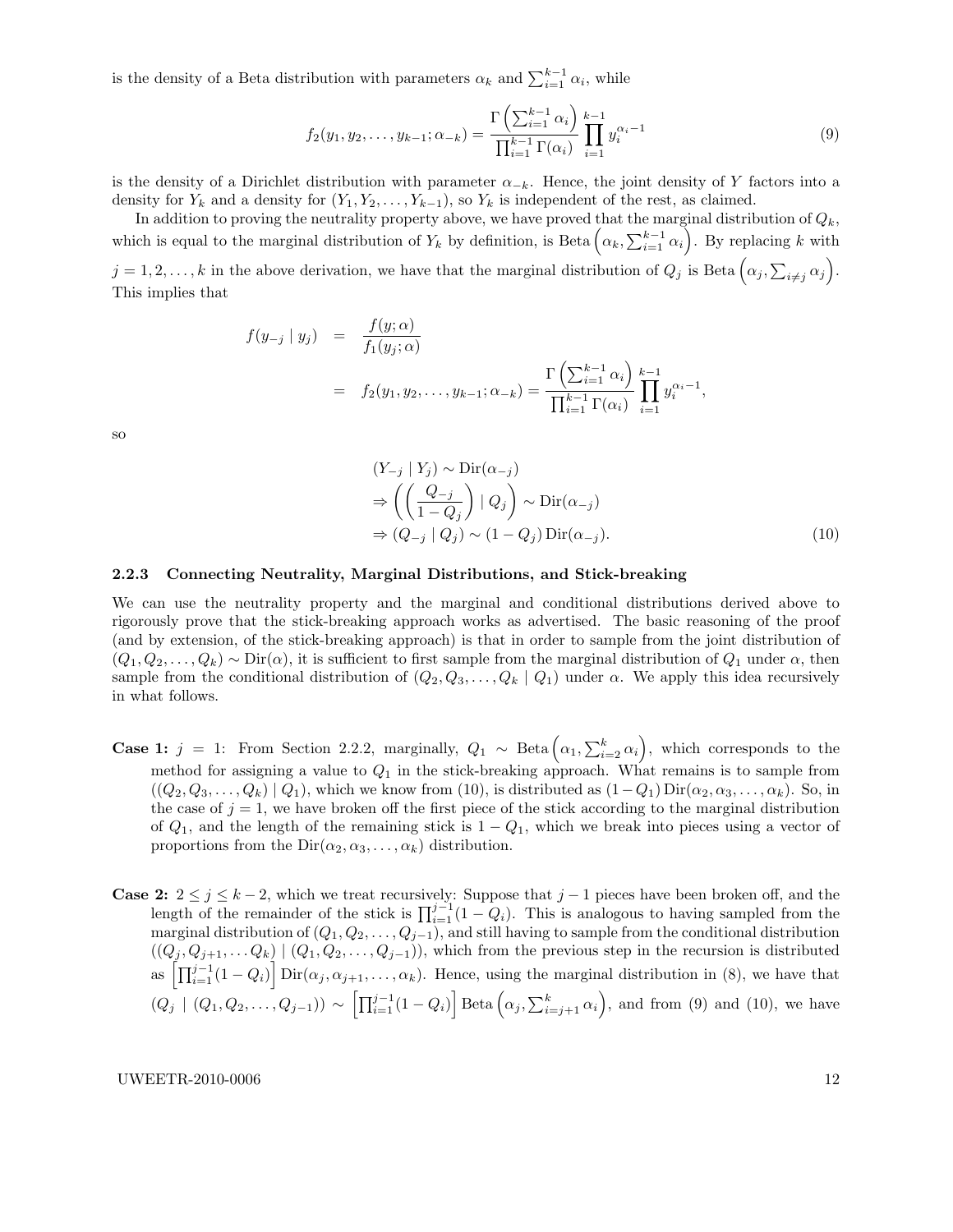that

$$
((Q_{j+1}, Q_{j+2},..., Q_k) | (Q_1, Q_2,..., Q_j))
$$
  
\n
$$
\sim \left[\prod_{i=1}^{j-1} (1 - Q_i)\right] (1 - Q_j) \operatorname{Dir}(\alpha_{j+1}, \alpha_{j+2},..., \alpha_k)
$$
  
\n
$$
\stackrel{D}{=} \left[\prod_{i=1}^{j} (1 - Q_i)\right] \operatorname{Dir}(\alpha_{j+1}, \alpha_{j+2},..., \alpha_k),
$$

where  $=$ <sub>d</sub> means equal in distribution. This completes the recursion.

**Case 3:**  $j = k - 1, k$ : Picking up from the case of  $j = k - 2$  above, we have that  $((Q_{k-1}, Q_k)$  $(Q_1, Q_2, \ldots, Q_{k-2}) \sim \left[ \prod_{i=1}^{k-2} (1 - Q_i) \right] \text{Dir}(\alpha_{k-1}, \alpha_k)$ . Hence, we simply split the remainder of the stick into two pieces by drawing  $Q_{k-1} \sim \left[ \prod_{i=1}^{k-2} (1 - Q_i) \right]$  Beta $(\alpha_{k-1}, \alpha_k)$  and allowing  $Q_k$  to be the remainder.

Note that the aggregation property (see Table 2) is a conceptual corollary of the stick-breaking view of the Dirichlet distribution. We provide a rigorous proof of the aggregation property in the next section.

### 2.3 Generating the Dirichlet from Gamma RVs

We will argue that generating samples from the Dirichlet distribution using Gamma random variables is more computationally efficient than both the urn-drawing method and the stick-breaking method. This method has two steps which we explain in more detail and prove in this section:

**Step 1:** Generate gamma realizations: for  $i = 1, ..., k$ , draw a number  $z_i$  from  $\Gamma(\alpha_i, 1)$ .

**Step 2:** Normalize them to form a pmf: for  $i = 1, ..., k$ , set  $q_i = \frac{z_i}{\sum_{j=1}^k z_j}$ . Then q is a realization of  $\text{Dir}(\alpha)$ .

. The Gamma distribution  $\Gamma(\kappa, \theta)$  is defined by the following probability density:

$$
f(x; \kappa, \theta) = x^{\kappa - 1} \frac{e^{-x/\theta}}{\theta^{\kappa} \Gamma(\kappa)}.
$$
\n(11)

 $\kappa > 0$  is called the *shape* parameter, and  $\theta > 0$  is called the *scale* parameter.<sup>3,4</sup> One important property of the Gamma distribution that we will use below is the following: Suppose  $X_i \sim \Gamma(\kappa_i, \theta)$  are independent for  $i = 1, 2, \ldots, n$ ; that is, they are on the same scale but can have different shapes. Then,  $S = \sum_{i=1}^{n} X_i \sim$  $\Gamma\left(\sum_{i=1}^n \kappa_i, \theta\right)$ .

To prove that the above procedure creating Dirichlet samples from Gamma r.v. draws works, we use the change-of-variables formula to show that the density of Q is the density corresponding to the  $Dir(\alpha)$ distribution. First, recall that the original variables are  $\{Z_i\}_1^k$ , and the new variables are  $Z, Q_1, \ldots, Q_{k-1}$ . We relate them using the transformation  $T$ :

$$
(Z_1, \ldots, Z_k) = T(Z, Q_1, \ldots, Q_{k-1}) = \left( ZQ_1, \ldots, ZQ_{k-1}, Z\left(1 - \sum_{i=1}^{k-1} Q_i\right) \right).
$$

<sup>&</sup>lt;sup>3</sup>There is an alternative commonly-used parametrization of the Gamma distribution (denoted by  $\Gamma(\alpha,\beta)$ ) with pdf  $f(x;\alpha,\beta) = \beta^{\alpha}x^{\alpha-1}e^{-\beta x}/\Gamma(\alpha)$ . To switch between parametrizations, we set  $\alpha = \kappa$  and  $\beta = 1/\theta$ .  $\beta$  is called the rate parameter. We will use the shape parametrization in what follows.

<sup>&</sup>lt;sup>4</sup>Note that the symbol  $\Gamma$  (the Greek letter gamma) is used to denote both the gamma function and the Gamma distribution, regardless of the parametrization. However, because the gamma function only takes one argument and the Gamma distribution has two parameters, the meaning of the symbol  $\Gamma$  is assumed to be clear from its context.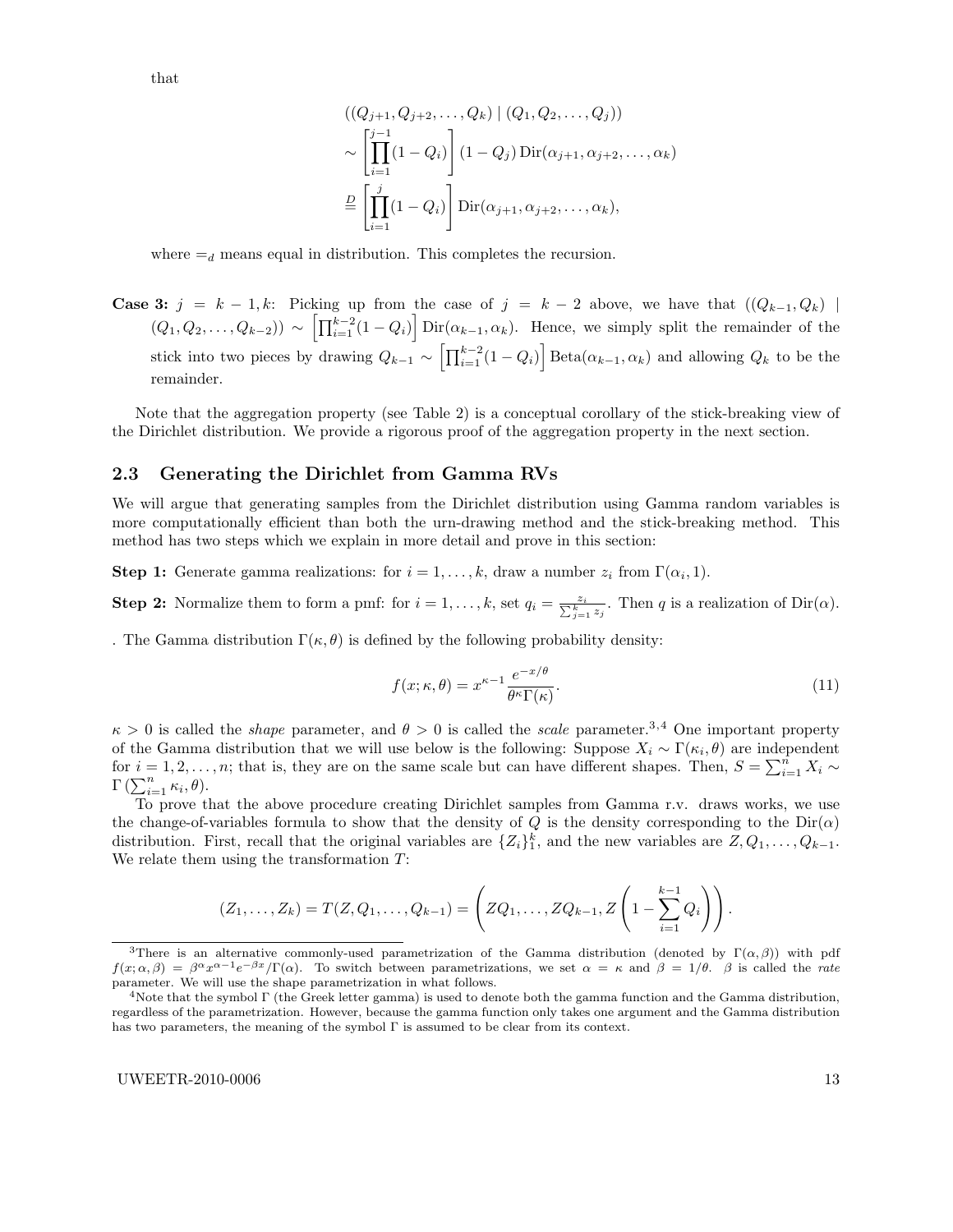The Jacobian matrix (matrix of first derivatives) of this transformation is:

$$
J(T) = \begin{pmatrix} Q_1 & Z & 0 & 0 & \cdots & 0 \\ Q_2 & 0 & Z & 0 & \cdots & 0 \\ Q_3 & 0 & 0 & Z & \cdots & 0 \\ \vdots & \vdots & \vdots & \vdots & \vdots & \vdots \\ Q_{k-1} & 0 & 0 & \cdots & 0 & Z \\ 1 - \sum_{1}^{k-1} Q_i & -Z & -Z & -Z & \cdots & -Z \end{pmatrix},
$$
(12)

which has determinant  $Z^{k-1}$ .

The standard change-of-variables formula tells us that the density of  $(Z, Q_1, \ldots, Q_{k-1})$  is  $f = g \circ T \times$  $|\text{det}(T)|$ , where

$$
g(z_1, z_2, \dots, z_k; \alpha_1, \dots, \alpha_k) = \prod_{i=1}^k z_i^{\alpha_i - 1} \frac{e^{-z_i}}{\Gamma(\alpha_i)}
$$
(13)

is the joint density of the original (independent) random variables. Substituting (13) into our change of variables formula, we find the joint density of the new random variables:

$$
f(z,q_1,\ldots,q_{k-1}) = \left(\prod_{i=1}^{k-1} (zq_i)^{\alpha_i-1} \frac{e^{-zq_i}}{\Gamma(\alpha_i)}\right) \left[\left(z\left(1-\sum_{i=1}^{k-1} q_i\right)\right)^{\alpha_k-1} \frac{e^{-z\left(1-\sum_{i=1}^{k-1} q_i\right)}}{\Gamma(\alpha_k)}\right] z^{k-1} = \frac{\left(\prod_{i=1}^{k-1} q_i^{\alpha_i-1}\right) \left(1-\sum_{i=1}^{k-1} q_i\right)^{\alpha_k-1}}{\prod_{i=1}^k \Gamma(\alpha_i)} z^{k-1} x^{k-1}.
$$

Integrating over z, the marginal distribution of  $\{Q_i\}_{i=1}^{k-1}$  is

$$
f(q) = f(q_1, ..., q_{k-1}) = \int_0^\infty f(z, q_1, ..., q_{k-1}) dz
$$
  
= 
$$
\frac{\left(\prod_{i=1}^{k-1} q_i^{\alpha_i - 1}\right) \left(1 - \sum_{i=1}^{k-1} q_i\right)^{\alpha_k - 1}}{\prod_{i=1}^k \Gamma(\alpha_i)} \int_0^\infty z^{\left(\sum_{i=1}^k \alpha_i\right) - 1} e^{-z} dz
$$
  
= 
$$
\frac{\Gamma\left(\sum_{i=1}^k \alpha_i\right)}{\prod_{i=1}^k \Gamma(\alpha_i)} \left(\prod_{i=1}^{k-1} q_i^{\alpha_i - 1}\right) \left(1 - \sum_{i=1}^{k-1} q_i\right)^{\alpha_k - 1},
$$

which is the same as the Dirichlet density in (1).

Hence, our procedure for simulating from the Dirichlet distribution using Gamma-distributed random variables works as claimed.

#### 2.3.1 Proof of the Aggregation Property of the Dirichlet

We have now introduced the tools needed to prove the Dirichlet's aggregation property as stated in Sec. 1.3.

**Proof of the Aggregation Property:** We rely on the property of the Gamma distribution that says that if  $X_i \sim \Gamma(\kappa_i, \theta)$  for  $i = 1, 2, ..., n$ , then  $\sum_{i=1}^n X_i \sim \Gamma(\sum_{i=1}^n \kappa_i, \theta)$ . Suppose  $(Q_1, Q_2, ..., Q_k) \sim \text{Dir}(\alpha)$ .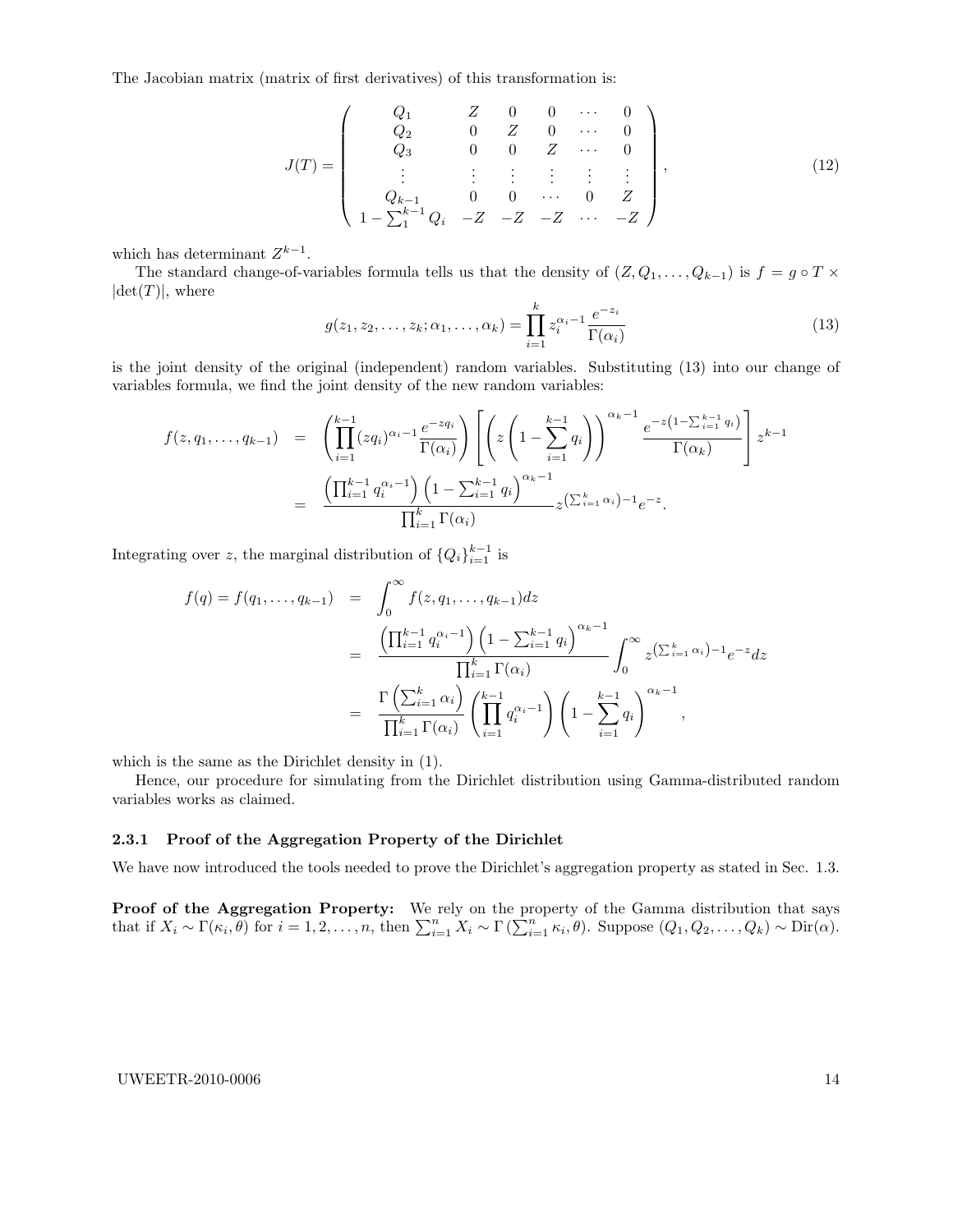Then, we know that  $Q = Z / (\sum_{i=1}^{k} Z_i)$ , where  $Z_i \sim \Gamma(\alpha_i, \theta)$  are independent. Then,

$$
\left(\sum_{i\in A_1} Q_i, \sum_{i\in A_2} Q_i, \dots, \sum_{i\in A_r} Q_i\right)
$$
\n
$$
= \frac{1}{\sum_{i=1}^k Z_i} \left(\sum_{i\in A_1} Z_i, \sum_{i\in A_2} Z_i, \dots, \sum_{i\in A_r} Z_i\right)
$$
\n
$$
=_d \frac{1}{\sum_{i=1}^k \Gamma(\alpha_i, 1)} \left(\Gamma\left(\sum_{i\in A_1} \alpha_i, 1\right), \Gamma\left(\sum_{i\in A_2} \alpha_i, 1\right), \dots, \Gamma\left(\sum_{i\in A_r} \alpha_i, 1\right)\right)
$$
\n
$$
=_d \text{Dir}\left(\sum_{i\in A_1} \alpha_i, \sum_{i\in A_2} \alpha_i, \dots, \sum_{i\in A_r} \alpha_i\right).
$$

### 2.4 Discussion on Generating Dirichlet Samples

Let us compare the three methods we have presented to generate samples from a Dirichlet: the Pólya urn, stick-breaking, and the Gamma transform. The Pólya urn method is the least efficient because it depends on a convergence result, and as famed economist John Maynard Keynes once noted, "In the long run, we are all dead." One needs to iterate the urn-drawing scheme many times to get good results, and for any finite number of iterations of the scheme, the resulting pmf is not perfectly accurate.

Both the stick-breaking approach and the Gamma-based approach result in pmfs distributed exactly according to a Dirichlet distribution.<sup>5</sup> However, if we assume that it takes the same amount of time to generate a Gamma random variable as it does a Beta random variable, then the stick-breaking approach is more computationally costly. The reason for this is that at each iteration of the stick-breaking procedure, we need to perform the additional intermediate steps of summing the tail of the  $\alpha$  vector before drawing from the Beta distribution and then multiplying by  $\prod_{i=1}^{j-1} (1 - Q_i)$ . With the Gamma-based approach, all we need to do after drawing Gamma random variables is to divide them all by their sum, once.

# 3 The Dirichlet Process: An Informal Introduction

We first begin our description of the Dirichlet process with an informal introduction, and then we present more rigorous mathematical descriptions and explanations of the Dirichlet process in Section 4.

# 3.1 The Dirichlet Process Provides a Random Distribution over Distributions over Infinite Sample Spaces

Recall that the Dirichlet distribution is a probability distribution over pmfs, and we can say a random pmf has a Dirichlet distribution with parameter  $\alpha$ . A random pmf is like a bag full of dice, and a realization from the Dirichlet gives us a specific die. The Dirichlet distribution is limited in that it assumes a finite set of events. In the dice analogy, this means that the dice must have a finite number of faces. The Dirichlet process enables us work with an infinite set of events, and hence to model probability distributions over infinite sample spaces.

As another analogy, imagine that we stop someone on the street and ask them for their favorite color. We might limit their choices to black, pink, blue, green, orange, white. An individual might provide a

 $5$ This is true as long as we can perfectly sample from the Beta and Gamma distributions, respectively. All "random-number" generators" used by computers are technically pseudo-random. Their output appears to produce sequences of random numbers, but in reality, they are not. However, as long as we don't ask our generator for too many random numbers, the pseudorandomness will not be apparent and will generally not influence the results of the simulation. How many numbers is too many? That depends on the quality of the random-number generator being used.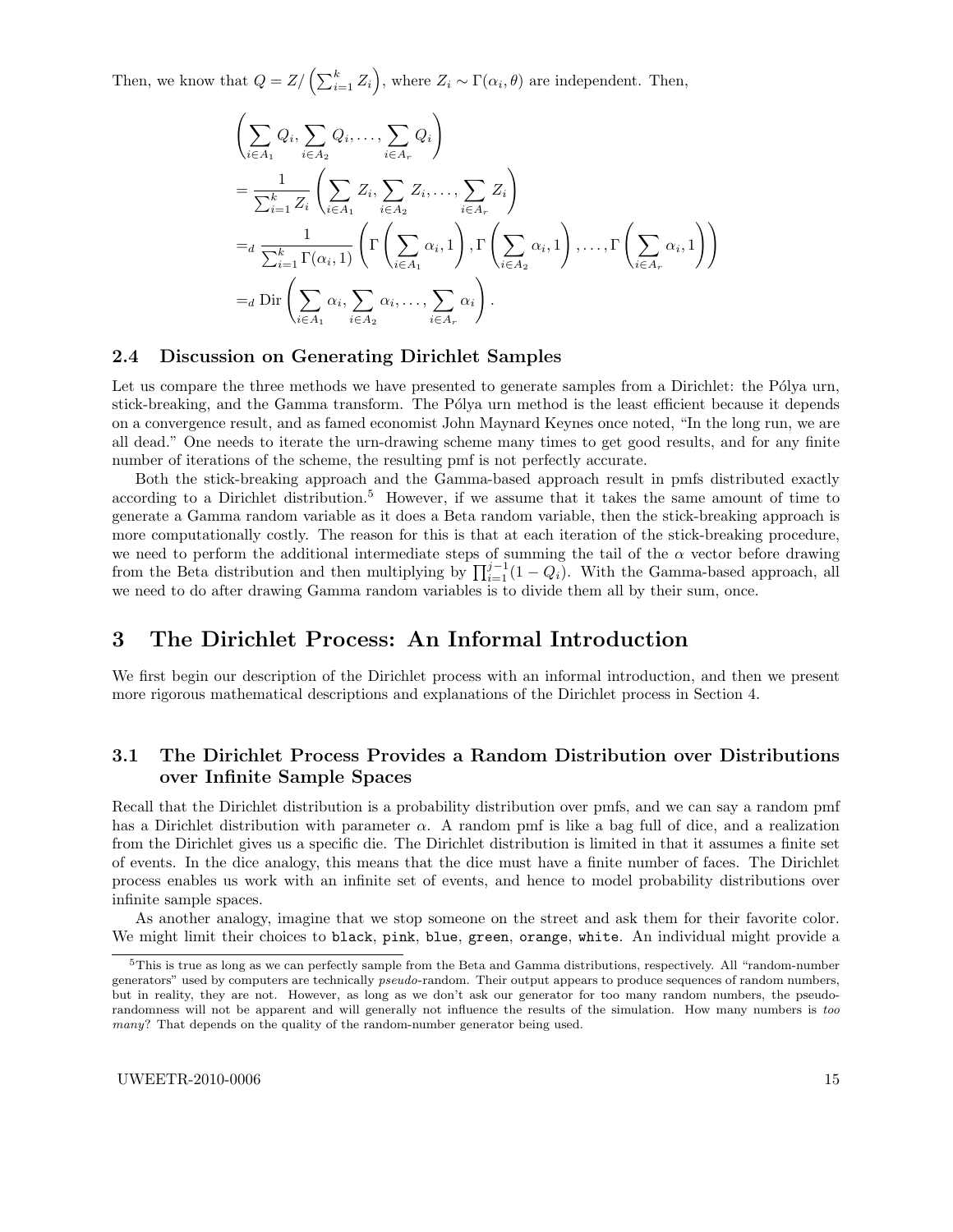different answer depending on his mood, and you could model the probability that he chooses each of these colors as a pmf. Thus, we are modeling each person as a pmf over the six colors, and we can think of each person's pmf over colors as a realization of a draw from a Dirichlet distribution over the set of six colors.

But what if we didn't force people to choose one of those six colors? What if they could name any color they wanted? There is an infinite number of colors they could name. To model the individuals' pmfs (of infinite length), we need a distribution over distributions over an infinite sample space. One solution is the Dirichlet process, which is a random distribution whose realizations are distributions over an arbitrary (possibly infinite) sample space.

### 3.2 Realizations From the Dirichlet Process Look Like a Used Dartboard

The set of all probability distributions over an infinite sample space is unmanageable. To deal with this, the Dirichlet process restricts the class of distributions under consideration to a more manageable set: discrete probability distributions over the infinite sample space that can be written as an infinite sum of weighted indicator functions. You can think of your infinite sample space as a dartboard, and a realization from a Dirichlet is a probability distribution on the dartboard marked by an infinite set of darts of different lengths (weights).

The  $k^{th}$  indicator  $\delta_{y_k}$  marks the location of the  $k^{th}$  dart-of-probability such that  $\delta_{y_k}(B) = 1$  if  $y_k \in B$ , and  $\delta_{y_k}(B) = 0$  otherwise. Each realization of a Dirichlet process has a different and infinite set of these dart locations. Further, the  $k^{th}$  dart has a corresponding probability weight  $p_k \in [0,1]$  and  $\sum_{k=1}^{\infty} p_k = 1$ . So, for some set  $B$  of the infinite sample space, a realization of the Dirichlet process will assign probability  $P(B)$  to B, where

$$
P(B) = \sum_{k=1}^{\infty} p_k \delta_{y_k}(B). \tag{14}
$$

Dirichlet processes have found widespread application to discrete sample spaces like the set of all words, or the set of all webpages, or the set of all products. However, because realizations from the Dirichlet process are atomic, they are not a useful model for many continuous scenarios. For example, say we let someone pick their favorite color from a continuous range of colors, and we would like to model the probability distribution over that space. A realization of the Dirichlet process might give a positive probability to a particular shade of dark blue, but zero probability to adjacent shades of blue, which feels like a poor model for this case. However, in cases the Dirichlet process might be a fine model. Say we ask color professionals to name their favorite color, then it would be reasonable to assign a finite atom of probability to Coca-cola can red, but zero probability to the nearby colors that are more difficult to name. Similarly, darts of probability would be needed for *international Klein blue, 530 nm pure green*, all the Pantone colors, etc., all because of their "nameability." As another example, suppose we were asking people their favorite number. Then, one realization of the Dirichlet process might give most of its weight to the numbers  $1, 2, \ldots, 10$ , a little weight to  $\pi$ , hardly any weight to sin(1), and zero weight to 1.00000059483813 (I mean, whose favorite number is that?).

As we detail in later sections, the locations of the darts are independent, and the probability weight associated with the  $k^{th}$  dart is independent of its location. However, the weights on the darts are not independent. Instead of a vector  $\alpha$  with one component per event in our six-color sample space, the Dirichlet process is parameterized by a function (specifically, a measure)  $\alpha$  over the sample space of all possible colors X . Note that α is a finite positive function, so it can be normalized to be a probability distribution β. The locations of the darts  $y_k$  are drawn iid from  $\beta$ . The weights on the darts  $p_k$  are a decreasing sequence, and are a somewhat complicated function of  $\alpha(\mathcal{X})$ , the total mass of  $\alpha$ .

# 3.3 The Dirichlet Process Becomes a Dirichlet Distribution For Any Finite Partition of the Sample Space

One of the nice things about the Dirichlet distribution is that we can aggregate components of a Dirichletdistributed random vector and still have a Dirichlet distribution (see Table 2).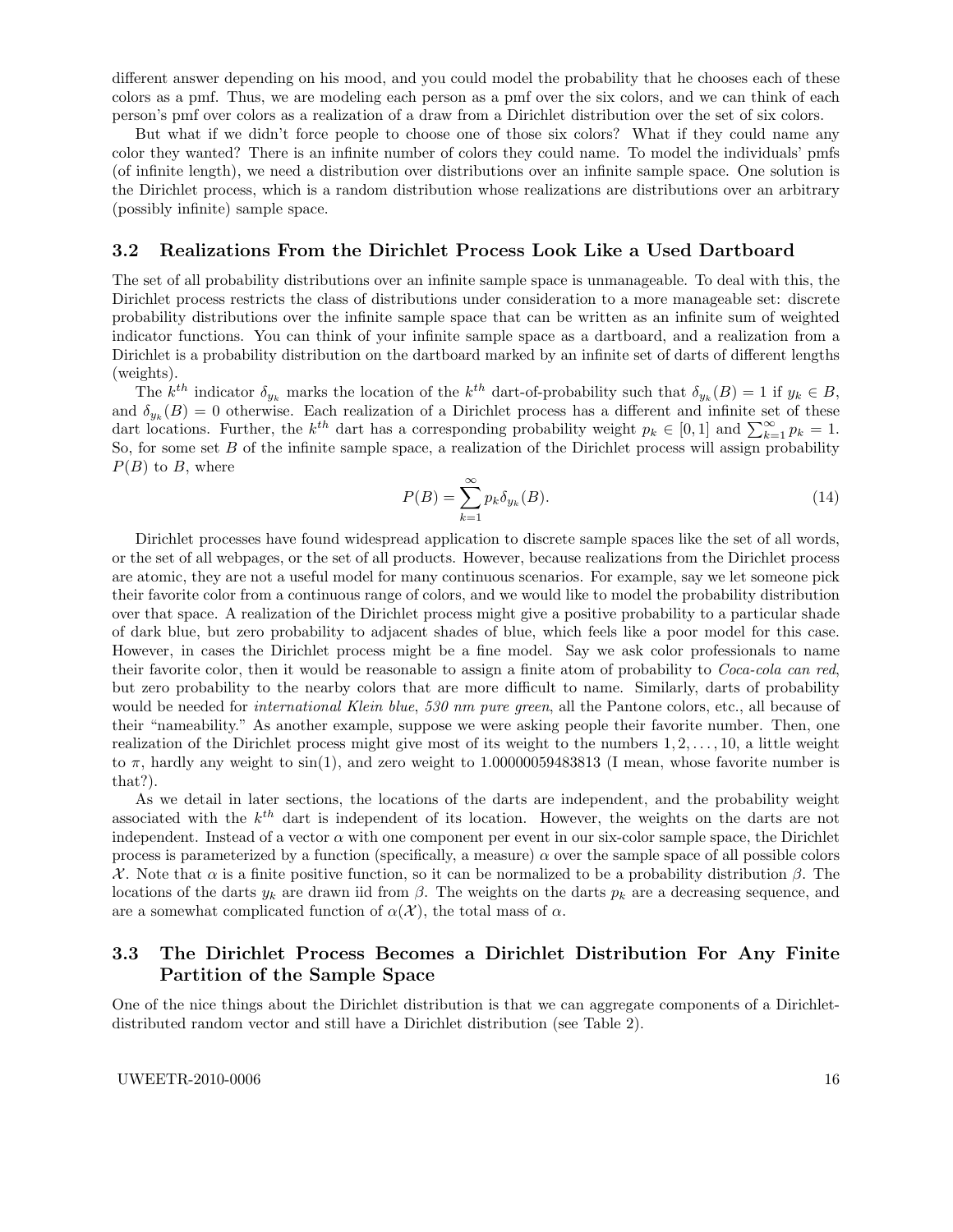The Dirichlet process is constructed to have a similar property. Specifically, any finite partition of the sample space of a Dirichlet process will have a Dirichlet distribution. In particular, say we have a Dirichlet process with parameter  $\alpha$  (which you can think of as a positive function over the infinite sample space X). And now we partition the sample space X into M subsets of events  $\{B_1, B_2, B_3, \ldots, B_M\}$ . For example, after people tell us their favorite color, we might categorize their answer as one of  $M = 11$  major color categories (red, green, blue, etc). Then, the Dirichlet process implies a Dirichlet distribution over our new M-color sample space with parameter  $(\alpha(\mathcal{B}_1), \alpha(\mathcal{B}_2), \alpha(\mathcal{B}_M))$ , where  $\alpha(\mathcal{B}_i)$  for any  $i = 1, 2, ..., M$  is the integral of the indicator function of  $\mathcal{B}_i$  with respect to  $\alpha$ :

$$
\alpha(\mathcal{B}_i) = \int_{\mathcal{X}} \mathbb{1}_{\mathcal{B}_i}(x) d\alpha(x),
$$

where  $\mathbb{1}_{\mathcal{B}_i}$  is the indicator function of  $\mathcal{B}_i$ .

# 4 Formal Description of the Dirichlet Process

A mathematically rigorous description of the Dirichlet process requires a basic understanding of measure theory. Readers who are not familiar with measure theory can pick up the necessary concepts from the very short tutorial Measure Theory for Dummies [6], available online.

### 4.1 Some Necessary Notation

Let X be a set, and let  $\mathscr B$  be a  $\sigma$ -algebra on X; that is  $\mathscr B$  is a non-empty collection of subsets of X such that (1)  $\mathcal{X} \in \mathscr{B}$ ; (2) if a set B is in  $\mathscr{B}$  then its complement  $B^c$  is in  $\mathscr{B}$ ; and (3) if  $\{B_i\}_{i=1}^{\infty}$  is a countable collection of sets in B then their union  $\cup_{i=1}^{\infty} B_i$  is in B. We call the couple  $(\mathcal{X}, \mathcal{B})$  a measurable space. The function  $\mu : \mathscr{B} \to [0,\infty]$  defined on elements of  $\mathscr{B}$  is called a measure if it is countably additive and  $\mu(\emptyset) = 0$ . If  $\mu(\mathcal{X}) = 1$ , then we call the measure a probability measure.

### 4.2 Dirichlet Measure

We will denote the collection of all the probability distributions on  $(\mathcal{X}, \mathscr{B})$  by  $\mathcal{P}$ . The Dirichlet Process was introduced by Ferguson, whose goal was to specify a distribution over  $P$  that was manageable, but useful [4]. He achieved this goal with just one restriction: Let  $\alpha$  be a finite non-zero measure (just a measure, not necessarily a probability measure) on the original measurable space  $(\mathcal{X}, \mathcal{B})$ . Ferguson termed P a Dirichlet process with parameter  $\alpha$  on  $(\mathcal{X}, \mathcal{B})$  if for any finite measurable partition  $\{B_i\}_{i=1}^k$  of  $\mathcal{X}$ , the random vector  $(P(B_1), \ldots, P(B_k))$  has Dirichlet distribution with parameters  $(\alpha(B_1), \ldots, \alpha(B_k))$ . (We call  $\{B_i\}_{i=1}^k$  a finite measurable partition of X if  $B_i \in \mathscr{B}$  for all  $i = 1, \ldots, k$ ,  $B_i \cap B_j = \emptyset$  if  $i \neq j$  and  $\cup_{i=1}^k B_i = \mathcal{X}$ .) If P is a Dirichlet process with parameter  $\alpha$ , then its distribution  $\mathcal{D}_{\alpha}$  is called a Dirichlet measure.

As a consequence of Ferguson's restriction,  $\mathcal{D}_{\alpha}$  has support only for atomic distributions with infinite atoms, and zero probability for any non-atomic distribution (e.g. Gaussians) and for atomic distributions with finite atoms [4]. That is, a realization drawn from  $\mathcal{D}_{\alpha}$  is a measure:

$$
P = \sum_{k=1}^{\infty} p_k \delta_{y_k},\tag{15}
$$

where  $\delta_x$  is the Dirac measure on X:  $\delta_x(A) = 1$  if  $x \in A$  and 0 otherwise;  $\{p_k\}$  is some sequence of weights; and  $\{y_k\}$  is a sequence of points in X. For the proof of this property, we refer the reader to [4].

### 4.3 In What Sense is the Dirichlet Process a Random Process?

A process is a collection of random variables indexed by some set, where all the random variables are defined over the same underlying set, and the collection of random variables has a joint distribution.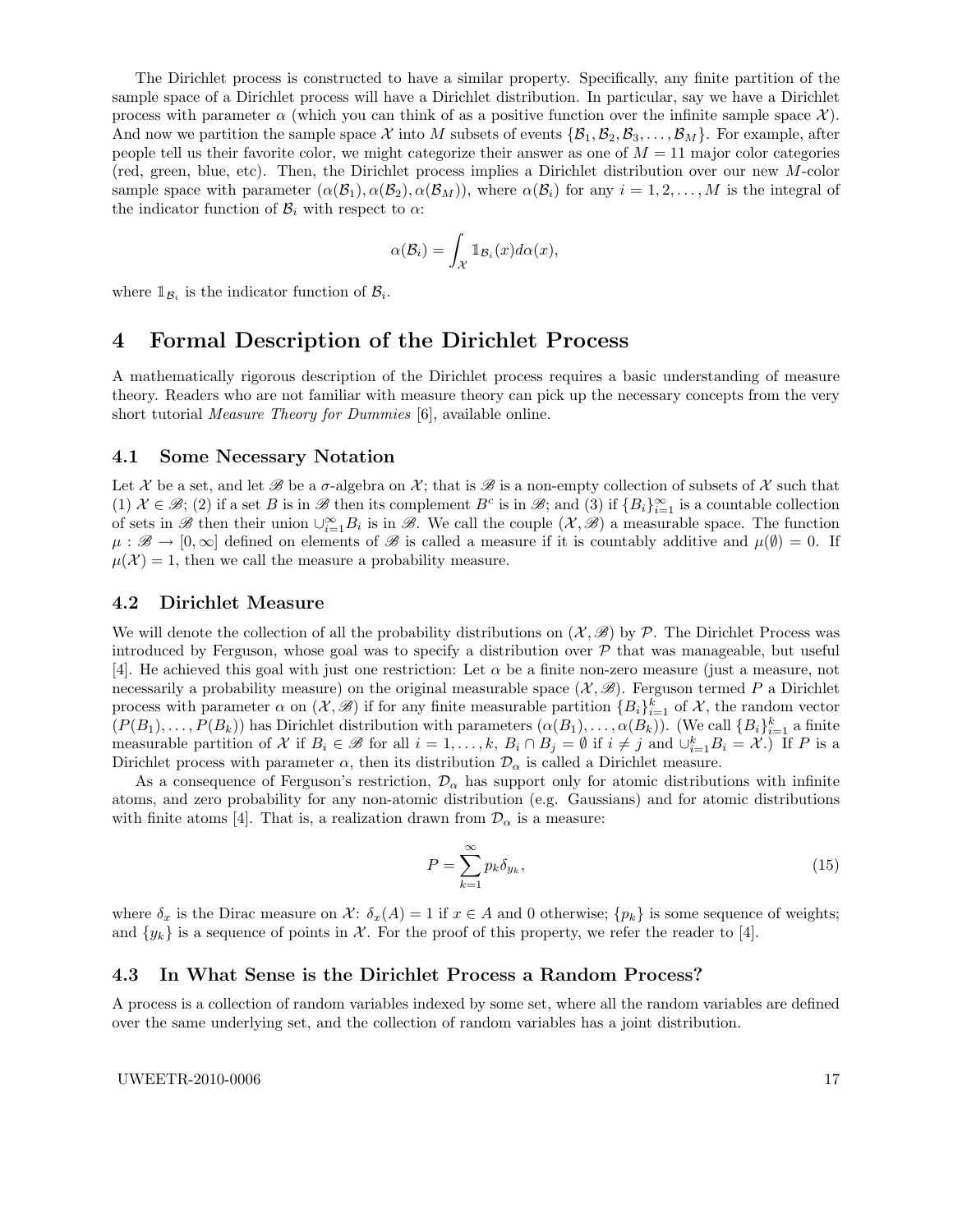For example, consider a two-dimensional Gaussian process  $\{X_t\}$  over time. That is, for each time  $t \in \mathbb{R}$ , there is a two-dimensional random vector  $X_t \sim N_2(0, I)$ . Note that  $\{X_t\}$  is a collection of random variables whose index set is the real line R, each random variable  $X_t$  is defined over the same underlying set, which is the plane  $\mathbb{R}^2$ . This collection of random variables has a joint Gaussian distribution. A realization of this Gaussian process would be some function  $f : \mathbb{R} \to \mathbb{R}^2$ .

Similarly, a Dirichlet process is a collection of random variables whose index set is the  $\sigma$ -algebra  $\mathscr{B}$ . Just as any time t for the Gaussian process example above corresponds to a Gaussian random variable  $X_t$ , any set  $B \in \mathscr{B}$  has a corresponding random variable  $P(B) \in [0,1]$ . You might think that because the marginals in a Gaussian process are random variables with Gaussian distribution, the marginal random variables  $\{P(B)\}\$ in a Dirichlet process will be random variables with Dirichlet distributions. However, this is not true, as things are more subtle. Instead, the random vector  $[\tilde{P}(B) \quad 1-\tilde{P}(B)]$  has a Dirichlet distribution with parameters  $\alpha(B)$  and  $\alpha(\mathcal{X}) - \alpha(B)$ . Equivalently, a given set B and its complement set B<sup>C</sup> form a partition of X, and the random vector  $[\tilde{P}(B) \quad \tilde{P}(B^C)]$  has a Dirichlet distribution with parameters  $\alpha(B)$  and  $\alpha(B^C)$ .

Because of the form of the Dirichlet process, it holds that  $\tilde{P}(B) = \sum_{k=1}^{\infty} \tilde{p}_k \delta_{\tilde{y}_k}(B)$ , where in this context  $\tilde{p}_k$  and  $\tilde{y}_k$  denote random variables.

What is the *common underlying set* that the random variables are defined over? Here, it's the domain for the infinity of underlying random components  $\tilde{p}_k$  and  $\tilde{y}_k$ , but because the  $\{\tilde{p}_k\}$  are a function of underlying random components  $\{\tilde{\theta}_i\} \in [0,1]$ , one says that the *common underlying set* is  $([0,1] \times \mathcal{X})^{\infty}$ . We say that the collection of random variables  $\{P(B)\}\$ for  $B \in \mathcal{B}$  has a joint distribution, whose existence and uniqueness is assured by Kolmogorov's existence theorem [8].

Lastly, a realization of the Dirichlet process is a probability measure  $P : \mathscr{B} \to [0,1].$ 

# 5 Generating Samples from a Dirichlet Process

How do we generate samples from a Dirichlet process? In this section we describe stick-breaking, the Pólya urn process, and the Chinese restaurant process, of which the latter two are different names for the same process.

In all cases, we generate samples by generating the sequences  $\{p_k\}$  and  $\{y_k\}$ , then using (15) (or equivalently (14)) to produce a sample measure P. The  $\{y_k\}$  are simply drawn randomly from the normalized measure  $\alpha/\alpha(\mathcal{X})$ . The trouble is drawing the  $\{p_k\}$ , in part because they are not independent of each other since they must sum to one. Stick-breaking draws the  $p_k$  exactly, but one at a time:  $p_1$ , then  $p_2$ , etc. Since there are an infinite number of  $p_k$ , it takes an infinitely long time to generate a sample. If you stop stick-breaking early, then you have the first  $k - 1$  coefficients exactly correct.

The Pólya Urn process also takes an infinitely long time to generate the  $\{p_k\}$ , but does so by iteratively refining an estimate of the weights. If you stop Pólya Urn process after  $k-1$  steps, you have an approximate estimate of up to  $k-1$  coefficients. We describe the Pólya urn and Chinese restaurant process first because they are easier.

### 5.1 Using the Pólya Urn or Chinese Restaurant Process to Generate a Dirichlet Process Sample

The Pólya sequence and the Chinese restaurant process (CRP) are two names for the same process due to Blackwell-MacQueen, which asymptotically produces a partition of the natural numbers [2]. We can then use this partition to produce the  $\{p_k\}$  needed for (15).

The Pólya sequence is analogous to the Pólya urn described in Section 2.1 for generating samples from a Dirichlet distribution, except now there are an infinite number of ball colors and you start with an empty urn. To begin, let  $n = 1$ , and

**Step 1:** Pick a new color with probability distribution  $\alpha/\alpha(\mathcal{X})$  from the set of infinite ball colors. Paint a new ball that color and add it to the urn.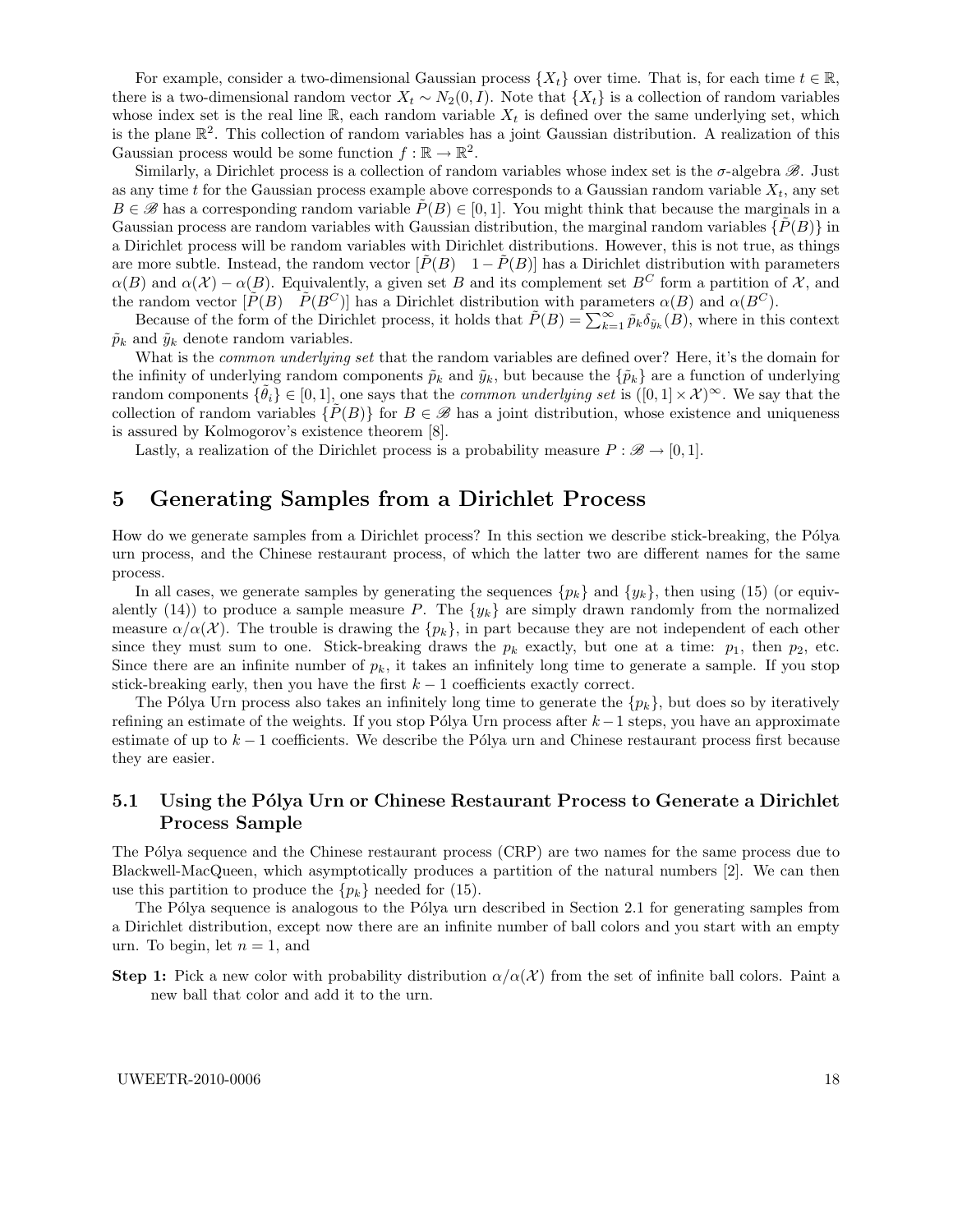|                                   | Indexing                        | <b>Partition Labels</b>                              |
|-----------------------------------|---------------------------------|------------------------------------------------------|
| Pólya Urn                         | sequence of draws of balls      | ball colors                                          |
| <b>Chinese Restaurant Process</b> | sequence of incoming customers  | different dishes<br>(equivalently, different tables) |
| Clustering                        | sequence of the natural numbers | clusters                                             |

#### Table 3: Equivalences between different descriptions of the same process.

**Step 2:** With probability  $\frac{n}{n+\alpha(\mathcal{X})}$ , pick a ball out of the urn, put it back with another ball of the same color, and repeat Step 2. With probability  $\frac{\alpha(\mathcal{X})}{n+\alpha(\mathcal{X})}$ , go to Step 1.

That is, one draws a random sequence  $(X_1, X_2, \ldots)$ , where  $X_i$  is a random color from the set  $\{y_1, y_2, \ldots, y_k, \ldots, y_\infty\}$ . The elegance of the Pólya sequence is that we do not need to specify the set  $\{y_k\}$  ahead of time.

Equivalent to the above two steps, we can say that the random sequence  $(X_1, X_2, \ldots)$  has the following distribution:

$$
X_1 \sim \frac{\alpha}{\alpha(\mathcal{X})}
$$
  

$$
X_{n+1}|X_1,\ldots,X_n \sim \frac{\alpha_n}{\alpha_n(\mathcal{X})}, \quad \text{where} \quad \alpha_n = \alpha + \sum_{i=1}^n \delta_{X_i}.
$$

Since  $\alpha_n(\mathcal{X}) = \alpha(\mathcal{X}) + n$ , equivalently:

$$
X_{n+1}|X_1,\ldots,X_n \sim \sum_{i=1}^n \frac{1}{\alpha(\mathcal{X})+n} \delta_{X_i} + \frac{1}{\alpha(\mathcal{X})+n} \alpha.
$$

The balls of the kth color will produce the weight  $p_k$ , and we can equivalently write the distribution of  $(X_1, X_2, \ldots)$  in terms of k. If the first n draws result in K different colors  $y_1, \ldots, y_K$ , and the kth color shows up  $m_k$  times, then

$$
X_{n+1}|X_1,\ldots,X_n \sim \sum_{k=1}^K \frac{m_k}{\alpha(\mathcal{X})+n} \delta_{y_k} + \frac{1}{\alpha(\mathcal{X})+n} \alpha.
$$

The Chinese restaurant interpretation of the above math is the following: Suppose each  $y_k$  represents a table with a different dish. The restaurant opens, and new customers start streaming in one-by-one. Each customer sits at a table. The first customer at a table orders a dish for that table. The nth customer chooses a new table with probability  $\frac{\alpha(\mathcal{X})}{\alpha(\mathcal{X})+n}$  (and orders a dish), or chooses to join previous customers with probability  $\frac{n}{\alpha(\mathcal{X})+n}$ . If he chooses a new table, he orders a random dish distributed as  $\alpha/\alpha(\mathcal{X})$ . If the *n*th customer joins previous customers and there are already K tables, then he joins the table with dish  $y_k$  with probability  $m_k/(n-1)$ , where  $m_k$  is the number of customers already enjoying dish  $y_k$ .

Note that the more customers enjoying a dish, the more likely a new customer will join them. We summarize the different interpretations in Table 3.

After step N, the output of the CRP is a partition of N customers across  $K$  tables, or equivalently a partition of N balls into K colors, or equivalently a partition of the natural numbers  $1, 2, \ldots, N$  into K sets.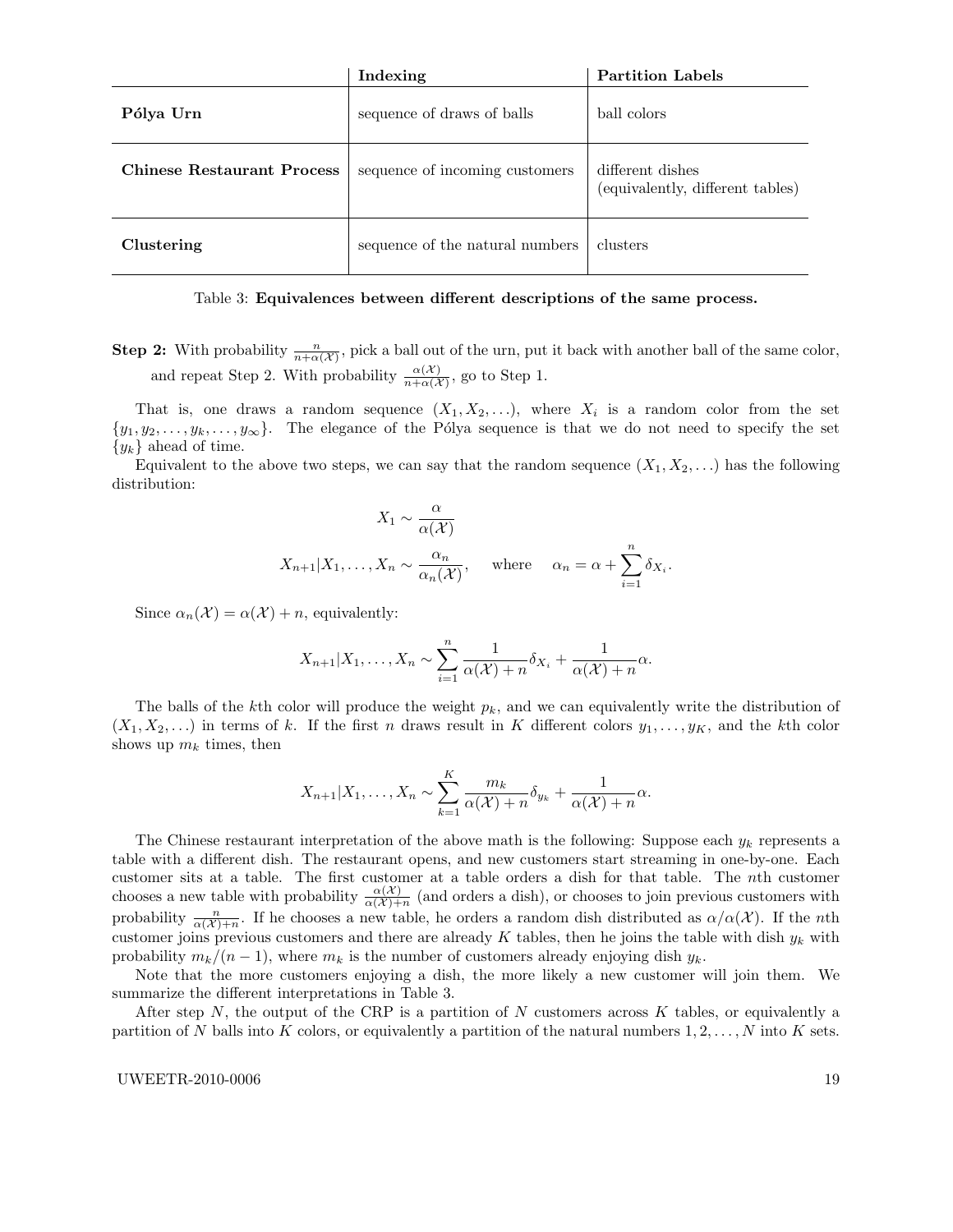For the rest of this paragraph, we will stick with the restaurant analogy. To find the expected number of tables, let us introduce the random variables  $Y_i$ , where  $Y_i$  is 1 if the i<sup>th</sup> customer has chooses a new table and 0 otherwise. If  $T_N = \sum_{i=1}^N Y_i$  then  $T_N$  is the number of tables occupied by the first N customers. The expectation of  $T_N$  is (see [1])

$$
\mathbb{E}[T_N] = \mathbb{E}\left[\sum_{i=1}^N Y_i\right] = \sum_{i=1}^N \mathbb{E}[Y_i] = \sum_{i=1}^N \frac{\alpha(\mathcal{X})}{\alpha(\mathcal{X}) + i - 1}.
$$

If we let  $N \to \infty$ , then this infinite partition can be used to produce a realization  $p_k$  to produce a sample from the Dirichlet process. We do not need the actual partition for this, only the sizes  $m_1, m_2, \ldots$ . Note that each  $m_k$  is a function of N, which we denote by  $m_k(N)$ . Then,

$$
p_k = \lim_{N \to \infty} \frac{m_k(N)}{\alpha(\mathcal{X}) + N}.
$$
\n(16)

Blackwell and MacQueen proved that  $\frac{\alpha_n}{\alpha_n(\mathcal{X})}$  converges to a discrete probability measure whose distribution is a Dirichlet measure with parameter  $\alpha$  [2].

#### 5.1.1 Using Stick-breaking to Generate a Dirichlet Process Sample

Readers who are not familiar with measure theory can safely ignore the more advanced mathematics of this section and still learn how to generate a sample using stick-breaking.

We know that the Dirichlet realizations are characterized by the atomic distributions of the form (15). So we will characterize the distribution of the  $\{\tilde{p}_k, \tilde{y}_k\}$ , which will enable us to generate samples from  $D_{\alpha}$ . However, it is difficult to characterize the distribution of the  $\{\tilde{p}_k, \tilde{y}_k\}$ , and instead we characterize the distribution of a different set  $\{\tilde{\theta}_k, \tilde{y}_k\}$ , where  $\{\tilde{\theta}_k\}$  will allow us to generate  $\{\tilde{p}_k\}$ .

Consider the countably-infinite random sequence  $((\tilde{\theta}_k, \tilde{y}_k))_{k=1}^{\infty}$  that takes values in  $([0,1] \times \mathcal{X})^{\infty}$ . All the  $\{\tilde{\theta}_k\}_{k=1}^{\infty}$  and all the  $\{\tilde{y}_k\}_{k=1}^{\infty}$  are independent, each  $\tilde{\theta}_k$  has beta distribution  $B(1,\alpha(\mathcal{X}))$  and each  $\tilde{y}_k$  is distributed according to  $\beta$ , where  $\beta = \alpha/\alpha(\mathcal{X})$ .

Kolmogorov's existence theorem says that there is a probability space  $(\Omega, \mathcal{A}, \mathbb{P})$ , where  $\mathcal{A}$  is a  $\sigma$ -algebra on  $\Omega$  and  $\mathbb P$  is a probability measure on A, such that the random sequence  $((\tilde{\theta}_k, \tilde{y}_k))_{k=1}^{\infty}$  on  $(\Omega, \mathcal A, \mathbb P)$  has the joint distribution  $D_{\alpha}$ . This is wonderful because as soon as we connect the  $\{\theta_k\}$  to the  $\{p_k\}$ , we will be able to generate samples from  $D_{\alpha}$ .

The random sequence  $((\tilde{\theta}_k, \tilde{y}_k))_{k=1}^{\infty}$  is a map from  $([0,1] \times \mathcal{X})^{\infty}$  into  $\mathcal{P}$ . Draw a realization  $((\theta_k, y_k))_{k=1}^{\infty}$  as described above. Then to form a corresponding probability distribution in  $P$  from this sequence we can use the stick-breaking method as follows. Let  $p_1 = \theta_1$ ; that is, break off a  $\theta_1$  portion of a unit-long stick. What remains has length  $1 - \theta_1$ . Break off a  $\theta_2$  fraction of the remaining stick; that is, let  $p_2 = \theta_2(1 - \theta_1)$ . What is left after this step is a  $(1 - \theta_1)(1 - \theta_2)$  long stick. In the kth step, we have a stick of length  $\prod_{i=1}^{k-1} (1 - \theta_i)$ remaining, and to produce  $p_k$ , we break off a  $\theta_k$  portion of it, so  $p_k = \theta_k \prod_{i=1}^{k-1} (1 - \theta_i)$ . The result is a sequence  $(p_i)_{i=1}^k$  and we can use this sequence directly to produce a probability distribution P in P:

$$
P(((\theta_k, y_k))_{k=1}^{\infty}) = \sum_{k=1}^{\infty} p_k \delta_{y_k}.
$$

We can think of P as a stochastic process on  $(\Omega, \mathcal{A}, \mathbb{P})$  taking values in P. The index set of this random process is the set  $\mathscr{B}$ .

### 5.2 Conditional Distribution of a Dirichlet Process

Let P be a random probability measure on  $(\mathcal{X}, \mathcal{B})$ . We say that  $X_1, \ldots, X_n$  is a sample of size n from P if for any  $m = 1, 2, \ldots$  and measurable sets  $A_1, \ldots, A_m, C_1, \ldots, C_n$ , the probability of  $X_1 \in C_1, \ldots, X_n \in C_n$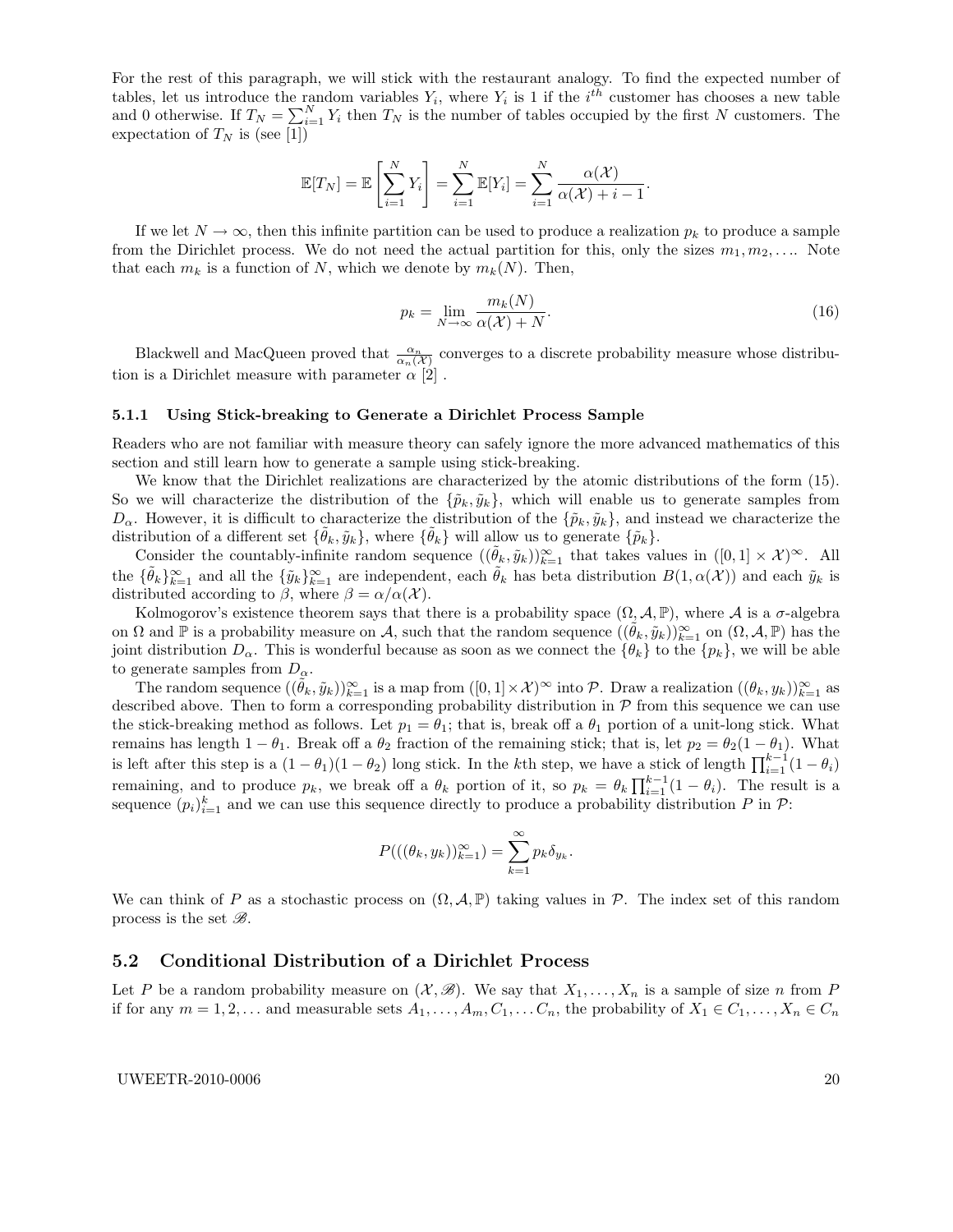given  $P(A_1), \ldots, P(A_m), P(C_1), \ldots, P(C_n)$  is (see [4])

$$
\mathbb{P}\left(X_1 \in C_1, \ldots, X_n \in C_n \mid P(A_1), \ldots, P(A_m), P(C_1), \ldots, P(C_n)\right) = \prod_{i=1}^n P(C_i)
$$
 a.s.

In other words,  $X_1, \ldots, X_n$  is a sample of size n from P if the events  $\{X_1 \in C_1\}, \ldots, \{X_n \in C_n\}$  are independent of the rest of the process and they are independent among themselves.

Let P be a Dirichlet process on  $(\mathcal{X}, \mathscr{B})$ . Then the following theorem proved in [4] gives us the conditional distribution of  $P$  given a sample of size  $n$ :

**Theorem 5.2.1.** Let P be a Dirichlet process on  $(X, \mathcal{B})$  with parameter  $\alpha$ , and let  $X_1, \ldots, X_n$  be a sample of size n from P. Then the conditional distribution of P given  $X_1, \ldots, X_n$  is a Dirichlet process with paramater  $\alpha + \sum_{i=1}^n \delta_{X_i}.$ 

### 5.3 Estimating the Dirichlet Process Given Data

The description of a draw from a Dirichlet process requires an infinite sum. This is not practical, so we need to consider ways to approximate the draw by finite sums. There are at least two ways to do this.

The most natural one is the truncation method. Suppose we want to generate the draw P by using the stick-breaking method. But, instead of generating the whole infinite sum, we may stop after finding the first N terms of it. The resulting measure won't necessarily be a probability measure, so to ensure that we use probability measures to approximate P we need to set the last draw  $\theta_N$  to 1 instead of drawing it from  $Beta(1, \alpha(\mathcal{X}))$ . If we call the resulting probability measure  $P_N$ , then  $P_N(g) \to P(g)$  almost surely as  $N \to \infty$  for any bounded continuous function  $g: \mathcal{X} \to \mathbb{R}$ , where  $P_N(g) = \int g dP_N$  and  $P(g) = \int g dP$  [7].

Another way to approximate the draw  $P$  is more surprising. It is called the *finite-dimensional Dirichlet* prior and it is constructed in the following way. Let  $(q_1, \ldots, q_N) \sim Dir(\alpha(\mathcal{X})/N, \ldots, \alpha(\mathcal{X})/N)$  and draw  $Z_i$ ,  $i = 1, ..., N$  from  $\beta = \frac{\alpha}{\alpha(\mathcal{X})}$ . Then the finite-dimensional Dirichlet prior  $P_N$  is simply

$$
P_N = \sum_{i=1}^N q_i \delta_{Z_i}.
$$

This prior converges to P in a different way as the previous approximation. For any measurable  $g: \mathcal{X} \to \mathbb{R}$ that is integrable w.r.t.  $\beta$  we have that  $P_N(g) \to P(g)$  in distribution.

# 5.4 Hierarchical Dirichlet Process (the Chinese Restaurant Franchise Interpretation)

To explain the hierarchical Dirichlet process (see [12]) consider the following scenario. Suppose we have several Dirichlet processes that are independent but controlled by the same parameter  $\alpha$ . Then in general, we cannot relate the samples drawn from one process to samples drawn from another process. For example, suppose X is the interval [0, 1] and  $\alpha$  is the Lebesgue measure and we have two Chinese restaurant processes on  $[0, 1]$ . The probability of seeing the same sample in both processes is 0. With the hierarchical Dirichlet process one does not assume a common parameter  $\alpha$ , but instead draws a probability measure  $G_0$  from a Dirichlet process with parameter  $\alpha$ . We would like to use  $G_0$  as a parameter for a new Dirichlet process, but the parameter of a Dirichlet process is not necessarily a probability measure. We need an additional parameter  $\alpha_0 > 0$ , and then we can use  $\alpha_0 G_0$  as the parameter for a new independent Dirichlet process. Since  $G_0$  is itself a realization of a Dirichlet process, we know its form:

$$
G_0 = \sum_{i=1}^{\infty} q_i \delta_{X_i}.
$$

Now, if we have several independent Dirichlet processes sharing the same parameter  $\alpha_0G_0$  then the corresponding Chinese restaurant processes can be generated separately and in the same fashion as was described in 5.1.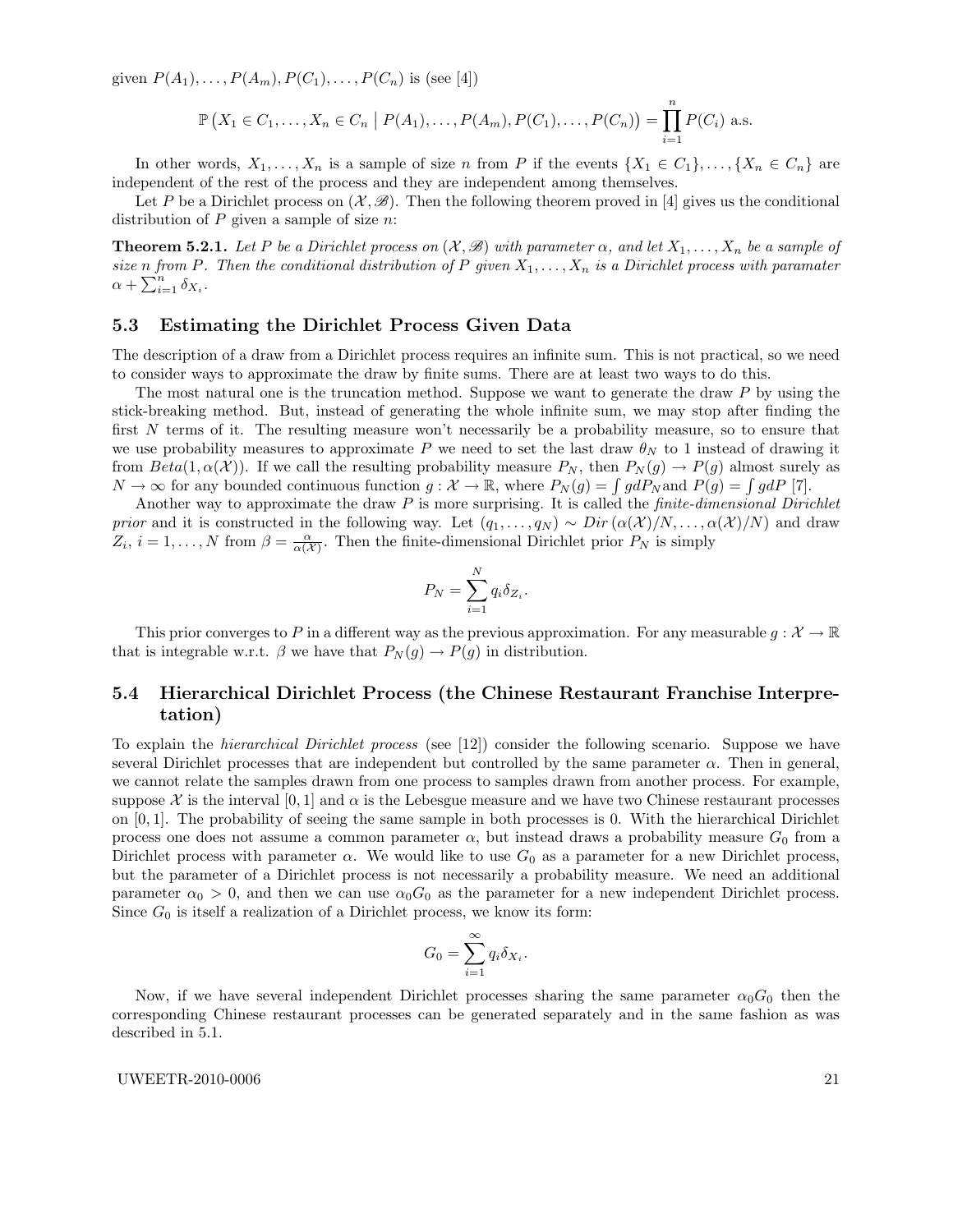The Chinese restaurant franchise interpretation of the hierarchical Dirichlet process is the following: Suppose we have a central menu (with dishes specified by the  $\delta$  darts of  $G_0$ ) and at each restaurant each table is associated with a dish from this menu. A guest, by choosing a table, chooses a menu item. The popularity of different dishes can differ from restaurant to restaurant, but the probability that two restaurants will offer the same dish (two processes share a sample) is non-zero in this case.

# 6 Random Binary Matrices and the Indian Buffet Process

In this section, we discuss random binary matrices and random binary measures over matrices.

The *Indian buffet process* (IBP) [5] is a method to generate binary matrices that have a fixed number of rows N, and a variable number of non-trivial columns K. It can be useful if one needs to generate or model the generation of binary matrices with certain constraints (details below). It can also be motivated as producing, after a correction, samples of a *matrix beta distribution*. Why is it called the IBP? How is it related to the CRP? As we describe in this section, the IBP and CRP have in common that:  $(i)$  the two are often interpreted in terms of customers and dishes;  $(ii)$  stick-breaking can be used to generate samples from both of them; and *(iii)* they can be used to generate samples of partitions. First, we discuss random binary matrices, then describe the IBP, then review the stick-breaking variant of the IBP.

### 6.1 He'll Have the Curry Too and an Order of Naan

To begin, let us first construct a *Bernoulli matrix distribution* over binary matrices of fixed size  $N \times K$ . The N rows can be thought to correspond to objects (or later, customers), and the K columns to features (later, dishes). Each of the  $N$  objects can possess any of the  $K$  features. Each object has the same probability to possess a given feature: the probability that the *i*th object possesses the kth feature is  $\pi_k$ . We can use a binary matrix to describe which object possesses which feature. Let Z be a random binary matrix of size  $N \times K$  whose entry  $Z_{ik}$  is 1 with probability  $\pi_k$ . That is,  $Z_{ik} \sim Ber(\pi_k)$ , where  $Ber(\pi_k)$  is the Bernoulli distribution with parameter  $\pi_k$ , and each  $Z_{ik}$  is independent of the other matrix entries. We now have a distribution over binary matrices parameterized by the natural number N and the vector  $\pi \in [0,1]^K$ .

Next, consider a distribution over the vector parameter  $\pi$ . Let  $\alpha > 0$  be a scalar (eventually, this  $\alpha$  will be a parameter of the IBP but we are not ready to discuss the IBP yet), and let  $\pi$  be random such that  $\pi_k \sim Beta(\alpha/K, 1)$ . This beta-Bernoulli matrix distribution can be used as a way to generate Bernoulli matrix distributions (and hence, we can say it is a distribution over random matrices), or it can be used in a compound-fashion to generate a sample binary matrix by first drawing a  $\pi$ , and then drawing a binary matrix from the above Bernoulli matrix distribution with parameter  $\pi$ . The probability of seeing a particular  $N \times K$  binary matrix z from this compound beta-Bernoulli matrix distribution is

$$
P(Z = z) = \prod_{k=1}^{K} \frac{\frac{\alpha}{K} \Gamma\left(m_k + \frac{\alpha}{K}\right) \Gamma(N - m_k + 1)}{\Gamma\left(N + 1 + \frac{\alpha}{K}\right)}, \text{ where } m_k = \sum_{i=1}^{N} z_{ik},\tag{17}
$$

that is, the probability of a particular random matrix z only depends on  $m_k$ , which is the number of appearances of the kth feature summed over the N rows. Note, we are not yet at the IBP.

Next, note from (17) that the probability of a particular matrix  $z$  is the same as the probability of any another matrix z' that was formed by permuting columns of z. Let  $z \sim z'$  denote that z' is such a column-permutation of z. Column-permutation is an *equivalence relation* on the set of  $N \times K$  binary matrices. Let  $[z]$  denote the *equivalence class of matrix z* such that  $[z]$  is the set of all matrices that can be formed by permuting columns of  $z$ . At this point it is useful to consider the customer-dish analogy for a binary matrix. Let the  $N$  rows correspond to  $N$  customers, and the  $K$  columns correspond to  $K$ different dishes. So a column denotes which customer ordered that particular dish. Now, and this is key in this analogy when we permute the columns the dish label goes with it. The ordering of the  $K$  columns is considered to be the *order in which you choose the dishes*. For example, consider a  $z$  and a column permutation of it  $z'$ :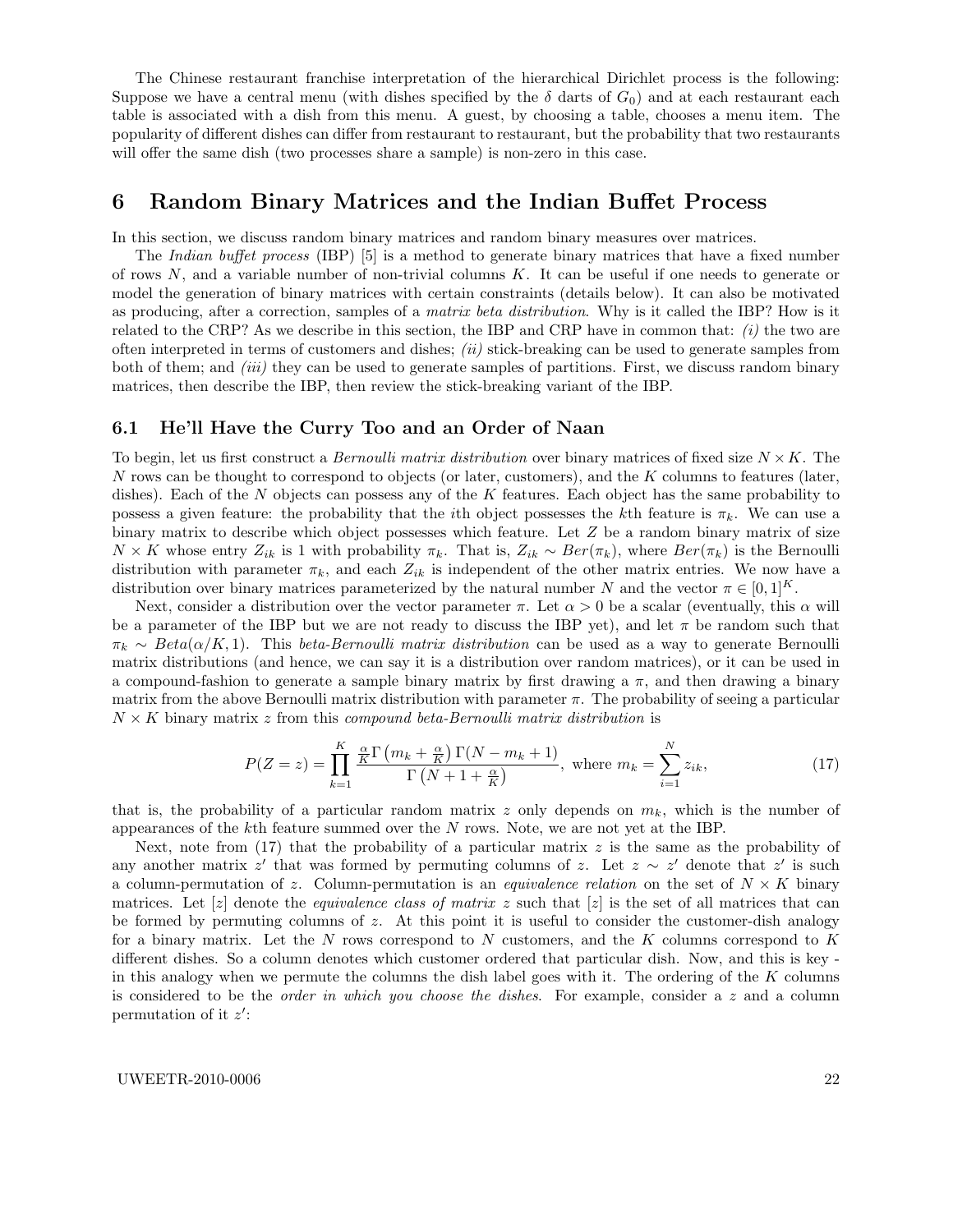$$
z = \begin{pmatrix} \text{curry} & \text{naan} & \text{aloo} & \text{dahl} \\ 0 & 1 & 0 & 0 \\ 1 & 0 & 1 & 0 \\ 1 & 1 & 1 & 1 \end{pmatrix} \text{ and its permutation } z' = \begin{pmatrix} \text{naan} & \text{curry} & \text{aloo} & \text{dahl} \\ 1 & 0 & 0 & 0 \\ 0 & 1 & 1 & 0 \\ 1 & 1 & 1 & 1 \end{pmatrix}.
$$

The matrix z can be interpreted (reading left-to-right and top-to-bottom) as, "The first customer ordered naan, the second customer ordered *curry* and then ordered aloo, the third customer ordered *curry* and then naan and then aloo and then dahl." The matrix  $z'$  swaps the order of the curry and naan columns, and would be interpreted (reading left-to-right and top-to-bottom) as, "The first customer ordered naan, the second customer ordered *curry* and then *aloo*, and the third customer ordered *naan* and then *curry* and then aloo and then dahl. So the only difference in interpretation of the orders is the ordering of the dishes. With this interpretation, a column permutation does not change what gets ordered by whom. So if that is all we care about, then rather than consider the probability of each matrix  $z$ , we want to deal with the probability of seeing any matrix from the equivalence class  $[z]$ , or more directly, deal with the probabilities of seeing each of the possible equivalence classes.

How many matrices are in the equivalence class  $|z|$ ? To answer that important question, let us assign a number to each of the  $2^N$  different binary  $\{0,1\}^N$  vectors that could comprise a column. Form the one-to-one correspondence (bijection) h that maps the kth column onto the set of numbers  $\{0, \ldots, 2^N - 1\}$ :

$$
h(z_k) = \sum_{i=1}^{N} z_{ik} 2^{N-i}.
$$

Since  $h$  is one-to-one, we can now describe a particular possible column using the inverse mapping of  $h$ , for example  $h^{-1}(0)$  corresponds to the column  $[000 \dots 0]^T$ . Now suppose a matrix z has  $K_0$  columns of  $h^{-1}(0)$ , and  $K_1$  number of columns of  $h^{-1}(1)$ , and so on up to  $K_{2^N-1}$  columns of  $h^{-1}(2^N-1)$ . Then the cardinality of  $[z]$  is the ways to arrange those columns:

cardinality of 
$$
[z] = \frac{K!}{\prod_{b=0}^{2^N-1} K_b!}
$$
.

Thus the probability of seeing any matrix in the equivalence class of  $z$  is

$$
P(Z \in [z]) = \frac{K!}{\prod_{b=0}^{2^{N}-1} K_b!} P(Z = z)
$$
  
= 
$$
\frac{K!}{\prod_{b=0}^{2^{N}-1} K_b!} \prod_{k=1}^{K} \frac{\frac{\alpha}{K} \Gamma\left(m_k + \frac{\alpha}{K}\right) \Gamma(N - m_k + 1)}{\Gamma\left(N + 1 + \frac{\alpha}{K}\right)}.
$$
 (18)

Equation (18) is a distribution over the equivalence classes (that is, over the column-permutation-equivalent partitions of the set of binary matrices), and its left-hand side could equally be written  $P(|Z| = |z|)$ .

What happens if there are infinite dishes possible (as is said to be the case at Indian buffets in London)? If we keep the  $K_b$  fixed and take the limit  $K \to \infty$  in (18), we get that:

$$
P_{K \to \infty}(Z \in [z]) = \frac{\alpha^{K_+}}{\prod_{b=1}^{2^{N}-1} K_b!} e^{-\alpha H_N} \prod_{k=1}^{K_+} \frac{(N - m_k)!(m_k - 1)!}{N!},\tag{19}
$$

where  $K_+ = \sum_{b=1}^{2^N-1} K_b$  is the number of columns of Z that are not completely zero (that is  $K_+$  is the number of dishes that at least one person orders) and  $H_N = \sum_{i=1}^N \frac{1}{i}$  is the Nth harmonic number. This is an interesting case because we do not have to decide ahead of time how many dishes  $K_{+}$  are going to be ordered, and yet this distribution assigns positive probabilities to  $K_{+} = 1, 2, \ldots$  One begins (correctly) to feel that there is something very Poisson going on here...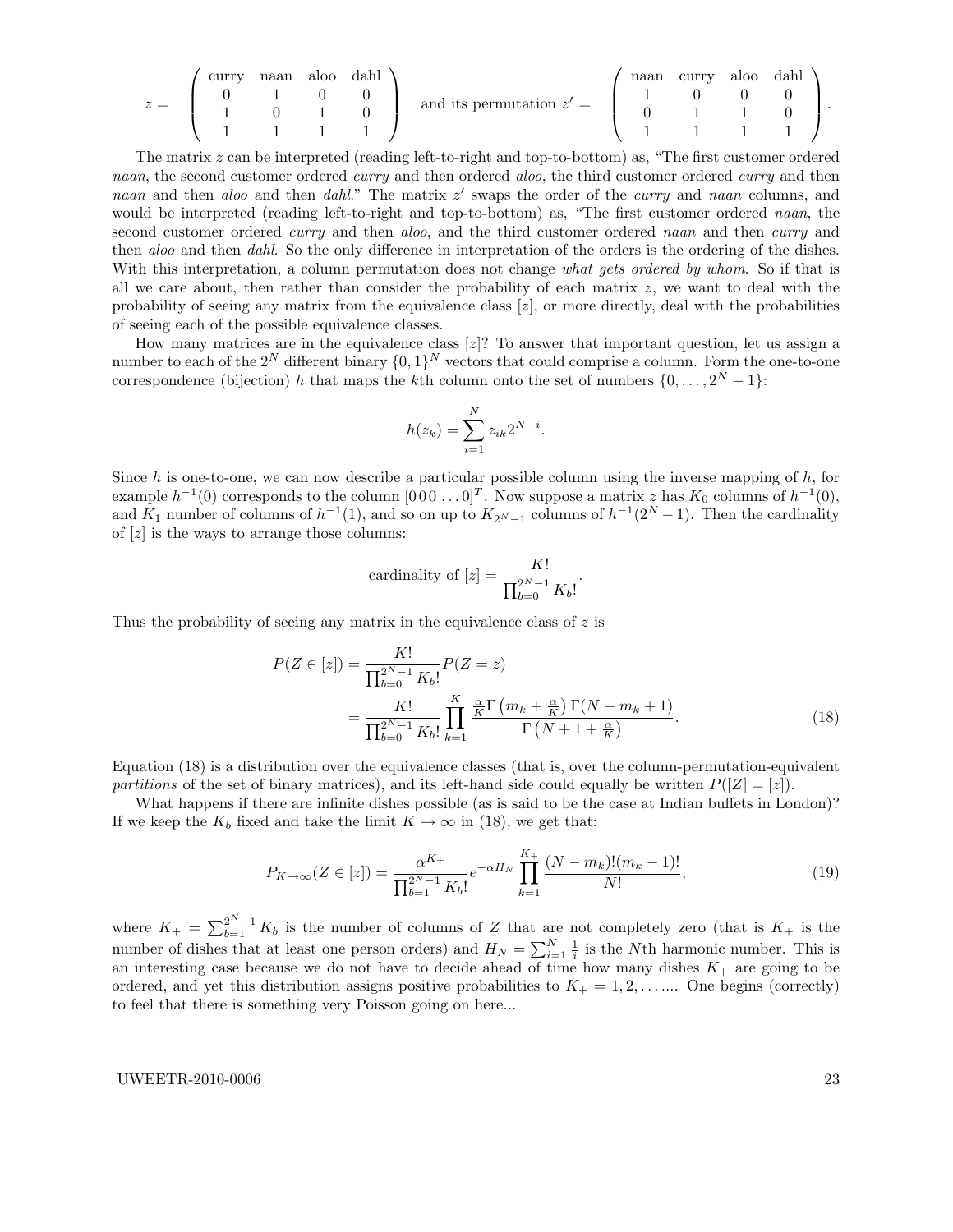### 6.2 Generating Binary Matrices with the IBP

Finally we are ready to tell you about the IBP. The IBP is a method to generate binary matrices using Poisson random variables, and as we describe shortly, creates samples of equivalence classes that are (after a correction) as if drawn from the beta-Bernoulli matrix partition distribution given by (19).

IBP: Let there be N customers and infinitely many different dishes (a banquet befitting Ganesha himself).

- **Step 1:** The first customer chooses  $K^{(1)}$  different dishes, where  $K^{(1)}$  is distributed according to a Poisson distribution with parameter  $\alpha$ .
- Step 2: The second customer arrives and chooses to enjoy each of the dishes already chosen for the table with probability 1/2. In addition, the second customer chooses  $K^{(2)} \sim Poisson(\alpha/2)$  new dishes.
- Steps 3 through N: The ith customer arrives and chooses to enjoy each of the dishes already chosen for the table with probability  $m_{ki}/i$ , where  $m_{ki}$  is the number of customers who have chosen the kth dish before the *i*th customer. In addition, the *i*th customer chooses  $K^{(i)} \sim Poisson(\alpha/i)$  new dishes.

After the N steps one has a  $N \times K_+$  binary matrix z that describes the customers' choices, where  $K_+$ can be calculated as  $K_{+} = \sum_{i=1}^{N} K^{(i)}$ . Note there are many binary matrices that cannot be generated by the IBP, such as the example matrix  $z$  given above, because the first customer cannot choose to have the second dish (naan) but not the first dish (curry). Let  $\Upsilon$  be the set of all matrices that can be generated by the IBP. The probability of generating a matrix  $z \in \Upsilon$  by the IBP is

$$
P(Z = z) = \frac{\alpha^{K_{+}}}{\prod_{i=1}^{N} K^{(i)}!} e^{-\alpha H_{N}} \prod_{k=1}^{K_{+}} \frac{(N - m_{k})!(m_{k} - 1)!}{N!} \text{ for } z \in \Upsilon, \text{ and zero otherwise.}
$$
 (20)

Note the IBP distribution given in (20) is not the beta-Bernoulli matrix distribution we described in the last section, for one the IBP assigns zero probability to many sample matrices would be generated by the beta-Bernoulli. However, the two are related in terms of the distribution of the column-permutation equivalence classes of the binary matrices. For each equivalence class, there is at least one matrix in  $\Upsilon$ , but for some equivalence classes there is more than one such matrix in Υ. This unequal sampling by the IBP of the different equivalence classes has to be corrected for if we want to use the IBP realizations as samples from the same probability distribution over the equivalence classes given (19). This correction factor is the relative cardinality of the actual column-permutation equivalence class [z] compared to the cardinality of that equivalence class in Υ. This ratio is

$$
\upsilon([z]) = \frac{\frac{K_{+}!}{\prod_{b=1}^{N-1} K_b!}}{\frac{K_{+}!}{\prod_{i=1}^{N} K^{(i)}!}} = \frac{\prod_{i=1}^{N} K^{(i)}!}{\prod_{b=1}^{2^{N}-1} K_b!}.
$$
\n(21)

The goal here is to create a distribution that is close to one given by (19), because we would like to use it as a prior. To do this we can use the IBP: Generate M matrices  $\{z^{(m)}\}_{m=1}^M$  using the IBP and calculate the corresponding histogram. The distribution we created this way is not the one we are after. To find the desired distribution, that is to find the probability  $P(|z|)$  for any particular z we need to identify an m such that  $[z^{(m)}] = [z]$  and multiply the value we get from the histogram belonging to  $z^{(m)}$  by  $v([z])$ .

There are two problems with this in practice. First, it is combinatorically-challenging to determine if two matrices are from the same equivalence class, so counting how many of which equivalence classes you have seen given the IBP-generated sample matrices is difficult. Second, you end up with a histogram over the equivalence classes with some number of samples that you do not get to choose (you started with  $M$  sample matrices, but you do not end up with  $M$  samples of the equivalence classes).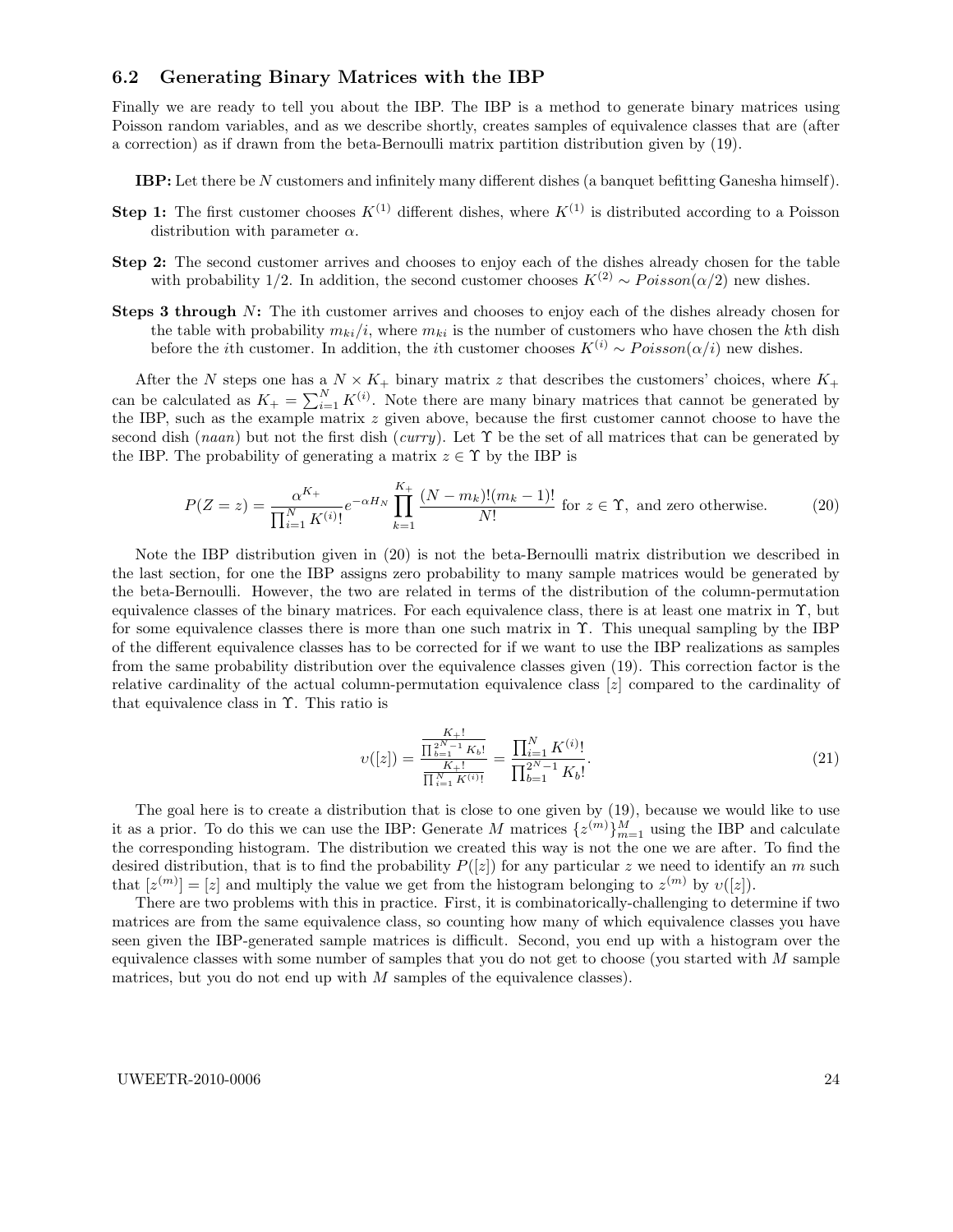### 6.3 A Stick-breaking Approach to IBP

Just as there are multiple ways to generate samples from a Dirichlet process (i.e. urn versus stick-breaking), Teh et al. showed that IBP sample matrices could instead by generated by a stick-breaking approach [11]. In the original paper ,the authors integrated out the parameters  $\pi_k$  by using the Beta priors [5]. The stickbreaking approach instead generates each  $\pi_k$  probability that any customer will want the kth dish, and then after generating all the  $\pi_k$ 's, draws N iid samples from a Bernoulli corresponding to each  $\pi_k$  to fill in the entries of the binary matrix. The only difficulty is that we assumed the number of features  $K \to \infty$ , so to use stick-breaking to get exact samples it will take a long time. In practice, we simply stop after some choice of K. As we describe below, this is not so bad an approximation, because more popular dishes tend to show up earlier in the process.

As before, let  $\pi_k \sim Beta(\alpha/K, 1)$  and  $z_{ik} \sim Ber(\pi_k)$ . The density is

$$
p_k(\pi_k) = \frac{\alpha}{K} \pi_k^{\frac{\alpha}{K} - 1}
$$

and the corresponding cumulative distribution function (cdf) is

$$
F_k(\pi_k) = \int_{-\infty}^{\pi_k} \frac{\alpha}{K} s^{\frac{\alpha}{K} - 1} \mathbb{I}(0 \le s \le 1) ds = \pi_k^{\frac{\alpha}{K}} \mathbb{I}(0 \le \pi_k \le 1) + \mathbb{I}(1 \le \pi_k),\tag{22}
$$

where  $\mathbb{I}(A)$  is the indicator (or characteristic) function of the set A, and the second indicator in the above just confirms the cdf does not grow past  $\pi_k = 1$ .

Rather than directly generating  $\{\pi_k\}$ , we will generate the order statistics: let  $\mu_1 \geq \mu_2 \geq \cdots \geq \mu_{K-1} \geq$  $\mu_K$  be the sorted  $\{\pi_k\}$  such that  $\mu_1 = \max_k \pi_k$  and  $\mu_K = \min_k \pi_k$ . Warning: we will abuse notation slightly and use  $\mu_k$  to mean either a random variable or its realization, but each usage should be clear from context and will consider k to be a generic variable.

Since the random variables  $\{\pi_1, \ldots, \pi_K\}$  are independent, the cdf of  $\mu_1$  is the product of the cdfs of all the  $\pi_k$ s:

$$
F(\mu_1) = \prod_{k=1}^{K} F_k(\mu_1) = \left(\mu_1^{\frac{\alpha}{K}} \mathbb{I}(0 \le \mu_1 \le 1) + \mathbb{I}(1 \le \mu_1)\right)^K = \mu_1^{\alpha} \mathbb{I}(0 \le \mu_1 \le 1) + \mathbb{I}(1 \le \mu_1). \tag{23}
$$

Since  $F(\mu_1)$  is differentiable almost everywhere, the corresponding density exists and can be expressed

$$
p(\mu_1) = \alpha \mu_1^{\alpha - 1} \tag{24}
$$

From (23) and (24), one sees that  $\mu_1 \sim Beta(\alpha, 1)$ . At this point you should be hearing the faint sounds of stick-breaking in the distance.

Next, say we already had the distributions for  $\{\mu_1, \ldots, \mu_m\} \triangleq \mu_{(1:m)}$ , and wanted to specify the cdf for  $\mu_{m+1}$ . The probability of  $P(\mu_{m+1} < x | \mu_{(1:m)})$  is 1 if  $x \ge \mu_m$  and  $\prod_{l \in L} C_l P(\pi_l < x)$  where L is a set of  $K - m$  indices and  $C_l$  is the normalization constant from the definition of the conditional probability. Since we are working with order statistics we can be sure that for m indices (for those, that belong to  $\mu_{(1:m)}$ ) the condition  $\pi_l < x$  won't be satisfied. Since all the  $\pi_k$ s are independent and identically distributed we don't need to worry about the concrete indices only about how many of them are there.

The constant  $C_l^{-1}$  is the same for all  $l \in L$ :

$$
\int_0^{\mu_m} \frac{\alpha}{K} s^{\frac{\alpha}{K} - 1} ds = \mu_m^{\frac{\alpha}{K}},
$$

therefore

$$
\prod_{l \in L} C_l P(\pi_l < x) = C_l^{K-m} F_k(x)^{K-m}
$$

and

$$
F(x|\mu_{(1:m)}) = P(\mu_{m+1} < x|\mu_{(1:m)}) = \mu_m^{-\frac{\alpha(K-m)}{K}} x^{\frac{\alpha(K-m)}{K}} \mathbb{1}(0 \le x \le \mu_m) + \mathbb{1}(\mu_m \le x). \tag{25}
$$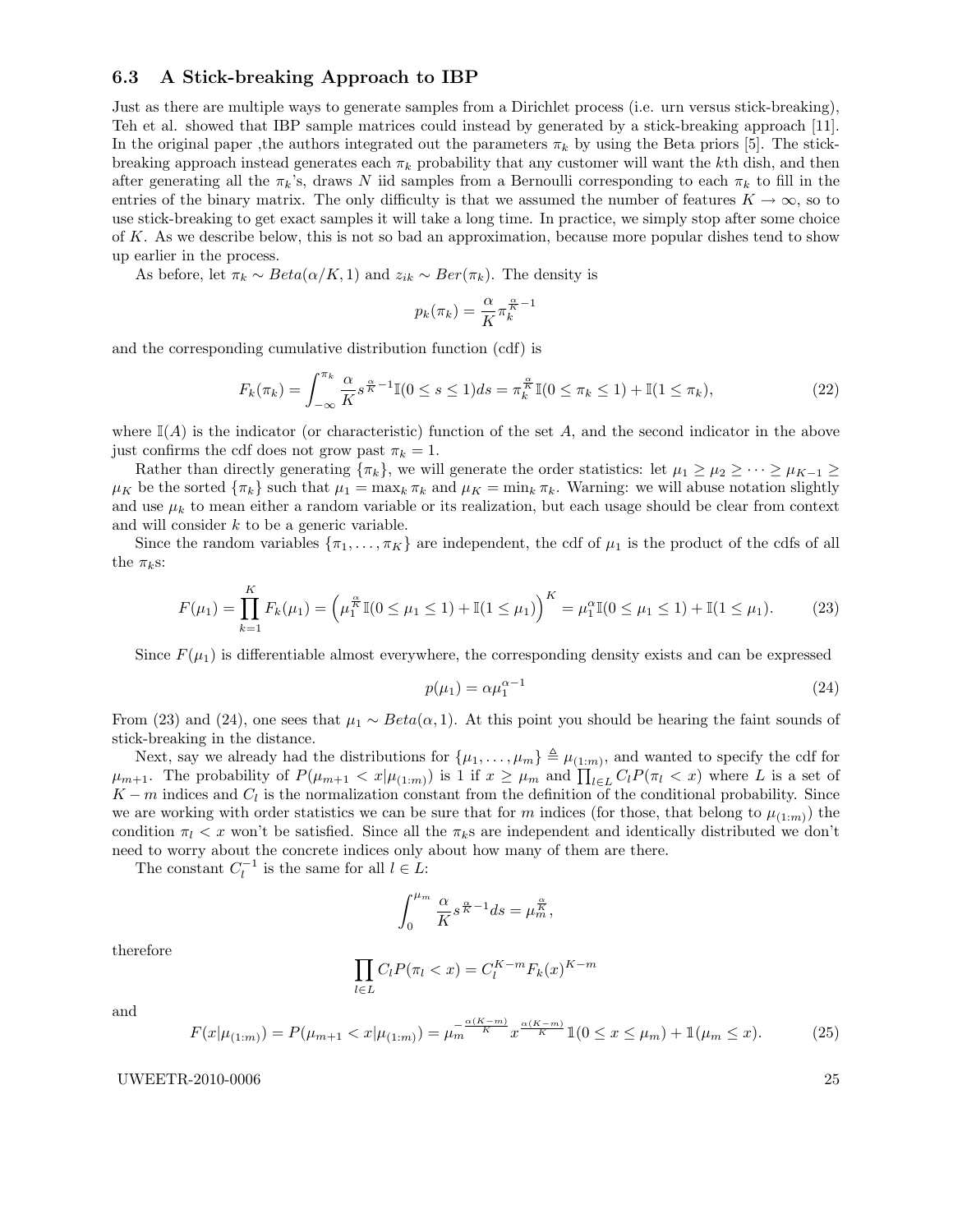Switching to using  $\mu_{m+1}$  to denote a realization, and substituting (22) into (25), we can write (25) as

$$
F(\mu_{m+1}|\mu_{(1:m)}) = \mu_m^{\frac{\alpha(K-m)}{K}} \mu_{m+1}^{\frac{\alpha(K-m)}{K}} \mathbb{I}(0 \le \mu_{m+1} \le \mu_m) + \mathbb{I}(\mu_m \le \mu_{m+1}). \tag{26}
$$

In the limit  $K \to \infty$ ,

$$
F_{K \to \infty}(\mu_{m+1}|\mu_{(1:m)}) = \mu_m^{-\alpha} \mu_{m+1}^{\alpha} \mathbb{I}(0 \le \mu_{m+1} \le \mu_m) + \mathbb{I}(\mu_m \le \mu_{m+1}).
$$

with corresponding density

$$
p(\mu_{m+1}|\mu_{(1:m)}) = \alpha \mu_m^{-\alpha} \mu_{m+1}^{\alpha-1} \mathbb{I}(0 \le \mu_{m+1} \le \mu_m)
$$

Next, define a new set of random variables  $\{\nu_k\}$ , where  $\nu_1 = \mu_1 \sim Beta(\alpha, 1)$  and  $\nu_{k+1} = \frac{\mu_{k+1}}{\mu_k}$  $\frac{k+1}{\mu_k}$ . Then  $d\nu_{k+1} = \frac{1}{\mu_k} d\mu_{k+1}$  and we can derive their density as follows:

$$
\alpha \mu_k^{-\alpha} \mu_{k+1}^{\alpha-1} \mathbb{I}(0 \le \mu_{k+1} \le \mu_k) d\mu_{k+1} = \alpha \mu_k^{-\alpha+1} \mu_{k+1}^{\alpha-1} \mathbb{I}(0 \le \frac{\mu_{k+1}}{\mu_k} \le 1) \frac{1}{\mu_k} d\mu_{k+1}
$$

$$
= \alpha \nu_{k+1}^{\alpha-1} \mathbb{I}(0 \le \nu_{k+1} \le 1) d\nu_{k+1}
$$

$$
= dF(\nu_{k+1}).
$$

Thus  $\nu_k \sim Beta(\alpha, 1)$  for all k. We can generate the  $\nu_k$  and  $\mu_1 \sim Beta(\alpha, 1)$  using Beta random variables, and then compute  $\mu_{k+1} = \nu_{k+1} \mu_k = \prod_{i=1}^{k+1} \nu_i$ . This generation mechanism can be interpreted as stick-breaking. Take a stick of length 1 and break off  $\nu_1$  portion of it and keep it. Next, break off a  $\nu_2$  portion of the piece you keep and throw away the rest. Etc. Since we are only interested in sampling the column-permutation equivalence classes, we can use the  $\{\mu_k\}$  in order for each column, and not worry about the original  $\pi_k$ .

# Acknowledgements

This work was supported by the United States Office of Naval Research and the United States PECASE award. We thank Evan Hanusa and Kristi Tsukida for helpful suggestions and proofreading.

# References

- [1] C. E. Antoniak. Mixtures of Dirichlet processes with applications to Bayesian nonparametric problems. The Annals of Statistics, 2(6):pp. 1152–1174, 1974.
- [2] D. Blackwell and J. B. MacQueen. Ferguson distributions via Pólya urn schemes. Ann. Statist., 1:353– 355, 1973.
- [3] Y. Chen and M.R. Gupta. Theory and use of the EM algorithm. Foundations and Trends in Machine Learning, 2011.
- [4] T. S. Ferguson. A Bayesian analysis of some nonparametric problems. The Annals of Statistics, 1(2):209– 230, March 1973.
- [5] T. Griffiths and Z. Ghahramani. Infinite latent feature models and the Indian buffet process. Advances in Neural Information Processing Systems, 18:1–25, 2006.
- [6] M. R. Gupta. A measure theory tutorial (measure theory for dummies). Technical report, Technical Report of the Dept. of Electrical Engineering, University of Washington, 2006.
- [7] H. Ishwaran and M. Zarepour. Exact and approximate sum representations for the Dirichlet process. The Canadian Journal of Statistics/La Revue Canadienne de Statistique, 30(2):269–283, 2002.